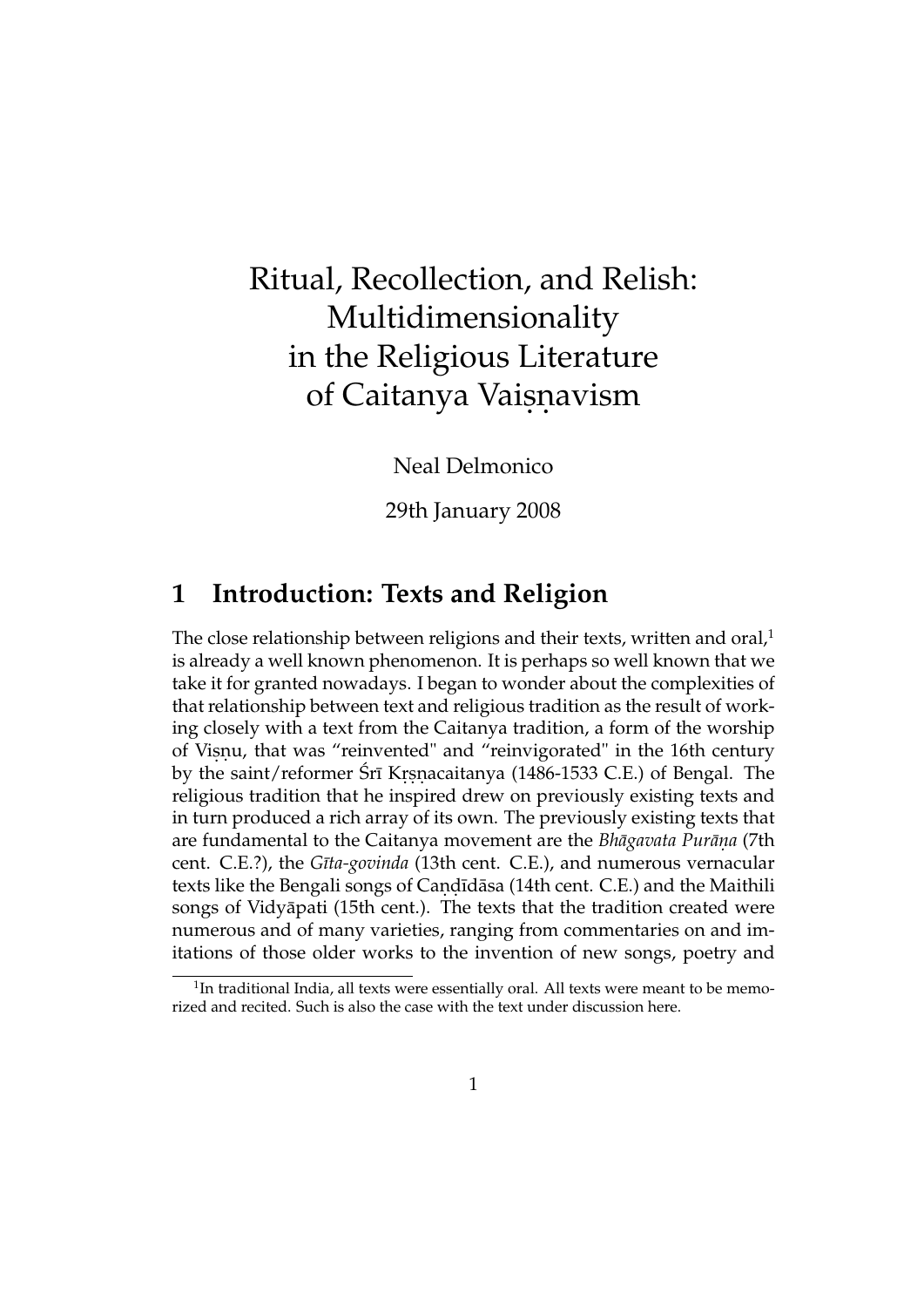dramas. The text I have been working on is thought to be one of the earliest, perhaps *the* earliest, of the texts produced by the Caitanya tradition. It is the primordial, seed-like nature of the text that interests me.

The text is the *Śrī Krṣṇa-līlā-stava*, "Hymn of the Divine Sports of Krṣṇa," written in Sanskrit sometime around 1517 or 1518 C.E. by one of Caitanya's learned followers, Sanātana Gosvāmin. It is the first work Sanātana wrote after his "conversion" to Caitanya's form of Vaisnavism and his arrival in 1517 in Vraja where he had been sent by Śrī Caitanya. $^2$  It not only was the first text produced by the Caitanya tradition<sup>3</sup> and by Sanātana as a follower of Caitanya, it was also a transitional text for Sanātana, bridging the gap between his former life as the chief minister of the ruler of Bengal, the Nawab Husein Shah (ruler from 1493 to 1519 C.E.), and his new life as an eleemosynary in the wild and at that time quite dangerous forests of the Vraja region. Perhaps this accounts to some degree for the multidimensional nature of the text. Nothing existed before it that was specifically Caitanyite, so there were no strong pre-existing models to follow, except for the *Bhāgavata*, and Sanātana also had certain personal needs, religious, philosophical, and emotional, in adjusting to his new life and strange new environment. This setting might seem to set this text off from other more commonly encountered religious texts in India, in which biographical connections are either fiercely veiled or thoroughly obliterated; but texts, religious texts in particular, always arise out of some such deep need. Given the difficulty of writing and "publishing" such texts in the past, those needs must first become overwhelming before such a challenging task is undertaken. Thus, Sanatana's text is not so very different from ¯ other religious texts and its multidimensionality is also not so unusual.

In addition to their multidimensional nature, religious texts are also regularly found to "incarnate" themselves in the religious traditions to which they belong. That is to say, religious texts tend to become "lived" texts, texts that are brought to life in the lives of their readers and receivers. Followers attempt, with greater and lesser success, to become living, breathing, embodiments of the texts of their traditions. In a recent essay in the *Journal of the American Academy of Religion*, the well-known scholar of religion, Gavin Flood, had this to say about this fascinating char-

 $^{2}$ I say conversion in quotations marks because it seems that Sanātana and his family were already fundamentally Vaisnava in their beliefs and practices.

<sup>&</sup>lt;sup>3</sup>The next in line was probably the *Krsna-caitanya-caritāmrta* by Murāri Gupta, the earliest hagiography of Caitanya, part of which was composed in 1520.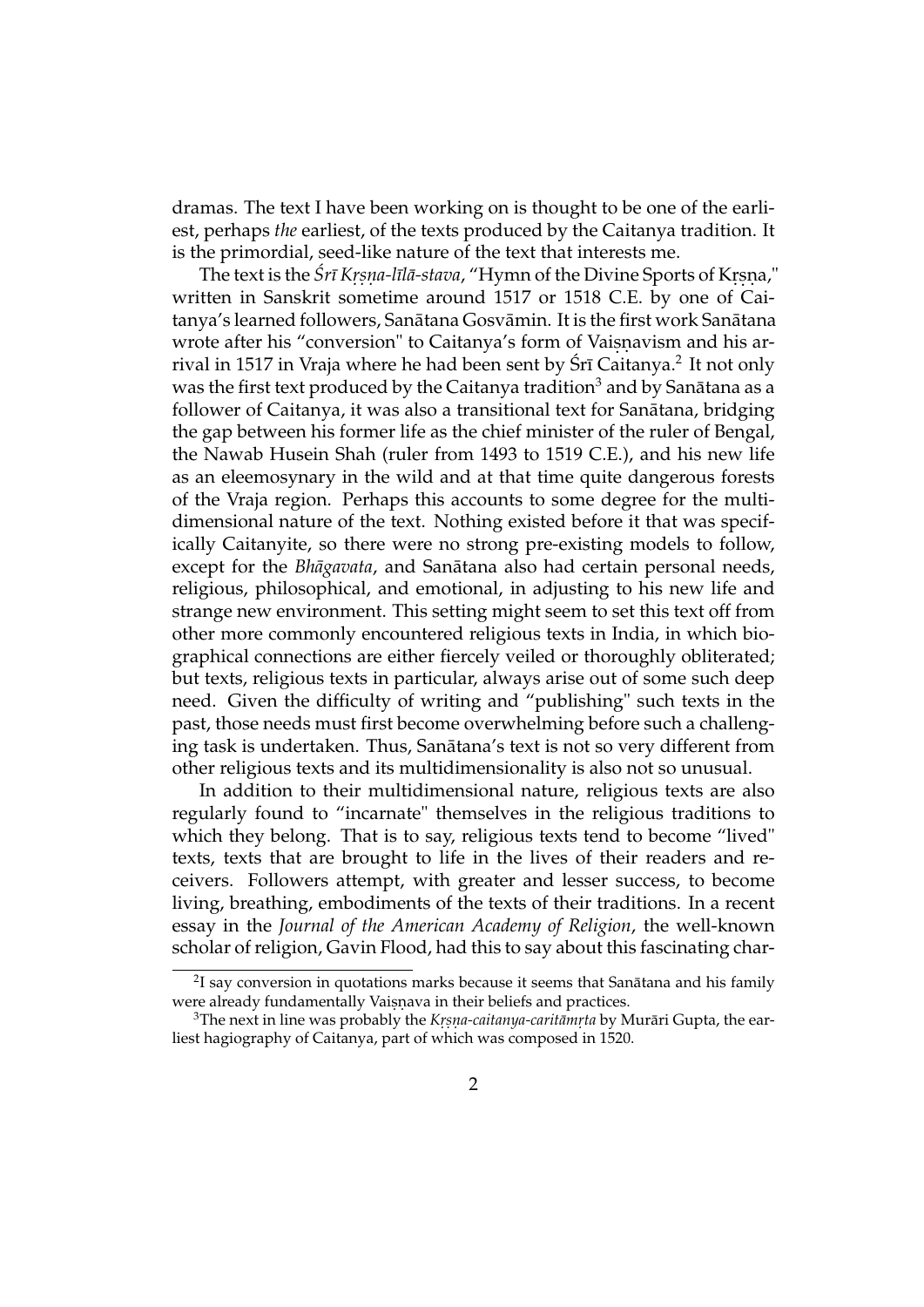#### acteristic:

The text pervades religious practices, and the appropriation and internalization of the text is fundamental to religions. Indeed, we might say that within scriptural traditions, religion can be understood as a form of reading or mode of textual reception (Davies and Flood forthcoming). This mode of reception is distinctive of a genre of textual material, and we might claim that religions are forms of human belief and practice that occur when people in communities inhabit their texts in a particular way. Fundamental to the forms of life we call religions is a text that is set aside by a community as having special status in coming from a transcendent source and in providing a blueprint for how people should live their lives (it provides prohibitions, injunctions, and stories to live by). The sacred text has a "voice" from the past that is complex in its formation — perhaps being the totality of authorial voices that have composed it — and enlivened by the present communities who set the text aside, breathe life into it through their reading or reception, and enact it. [While the voices of many sacred texts are now silent for the communities are no more, the voices of the texts in the major traditions are still resonant in those communities of transmission, and these voices make demands upon their readers, demands of repetition and liturgical performance. They also make demands upon the wider world and claims to a voice within contemporary political discourse.] $<sup>4</sup>$ </sup>

This understanding of religion as a "form of reading or mode of textual reception" highlights the intimate connection between a religious tradition or community and its texts. One might further claim that religious cultivation or practice is a form of progressive "textualization" and that those who are thought to have achieved success in religious cultivation, the accomplished ones (*siddhas*) or saints, are the ones most completely "textualized." Whatever their lived realities were, however, those thought to be saints are represented in their hagiographies as embodiments of their religious tradition's sacred texts, speaking, seeing, walking, and in general acting in ways that are in complete accord with those texts. They thus also achieve immortality by becoming themselves embodied in their own texts which become part of the living tradition. This manner of reading or

<sup>4</sup>Flood, "Reflections on Tradition and Inquiry in the Study of Religions," *Journal of the American Academy of Religion*, vol. 74, no. 1 (March 2006), p. 53.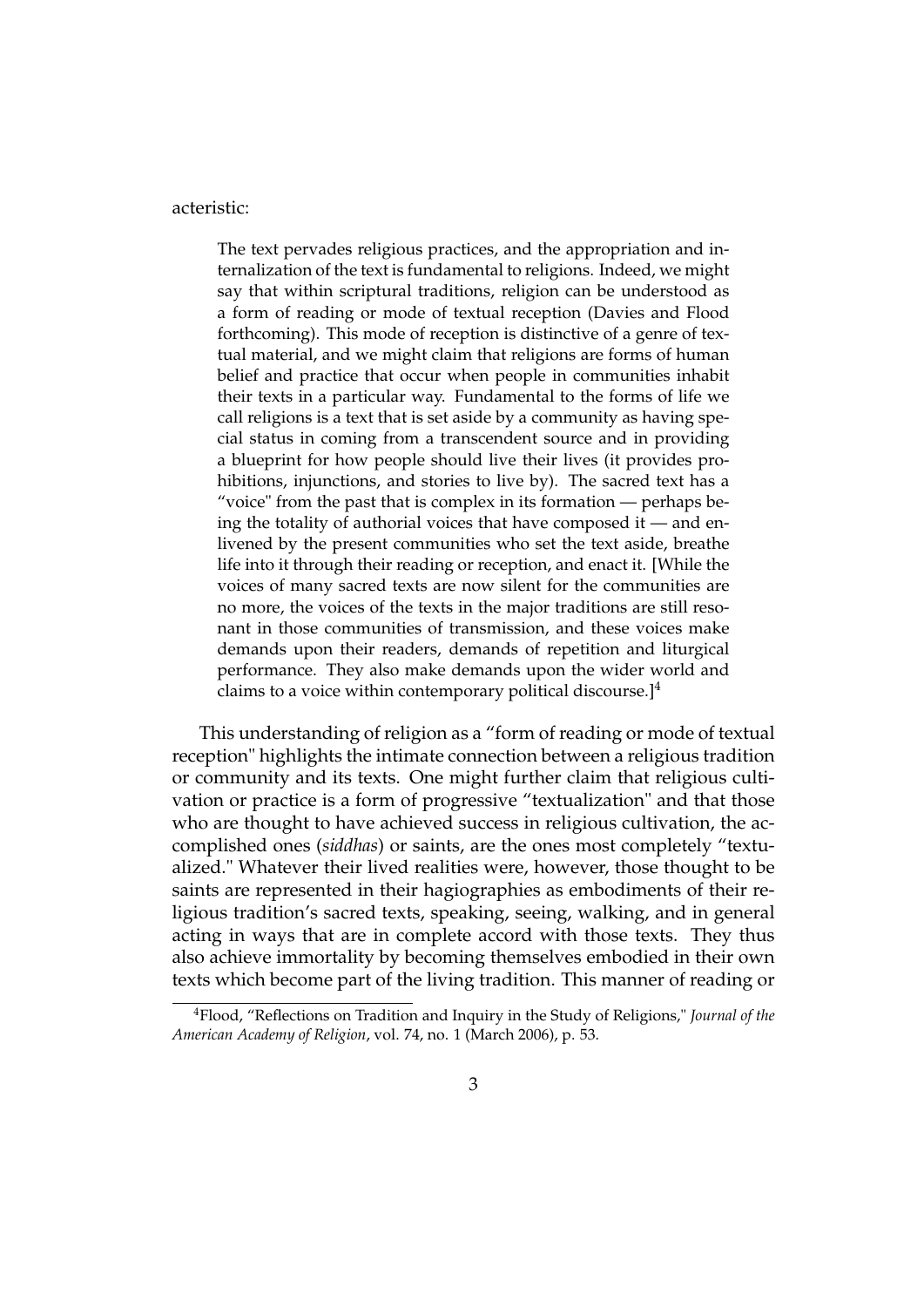receiving religious texts coupled with their multidimensionality make up the deep skeletal structures of religious traditions.

## **2 Multidimensionality of Religious Texts**

What strikes one most powerfully about Sanātana's text is how many levels it seems to operate on. It was composed to be part of a ritualistic humbling of its original author-reciter and thus it operated on a ritual level. The text is punctuated by the ritual action of prostration that communicates a meaning to its reader-reciter above and beyond the meanings of the words and sentences out of which it is composed. It was also meant to spark in the mind a process of recollection or remembering directed at the divine sport or deeds of the tradition's main deity, Srī Krsna, the cowherd boy of Vraja. This focus on recollection or remembering will become a major element in the practices of Caitanya tradition in the succeeding generations. In addition, the text is meant to invoke a certain powerful emotional experience or response in the reader-performer, a response that gradually evolves and intensifies as the reader's sense of intimacy or connection with the values of the tradition becomes stronger *(sahrdayatva)*. This experience is called *bhakti-rasa* or sacred rapture. Since it is the most striking religious experience in its tradition's corale of this-worldly experiences it became a central feature of the later Caitanya tradition and one of the major purposes of literary, musical and artistic creativity. These levels of the text I call its "dimensions" and they appear to be related to each other such that a variation in one produces alterations in the others. There are others besides these, but these are the ones I consider the most important.<sup>5</sup>

Anyone who has much experience of any of the major world religious traditions will recognize the various dimensions pointed out above as features common to many of the texts of those traditions. Rituals of reenactment are generally accompanied by the recitation of the appropriate scriptural texts and passages and are often punctuated by rituals of humbling such as kneeling or bowing or the striking of oneself. The Catholic mass re-enacts the last supper of Jesus and symbolically, through the offering of bread and wine, his death and resurection. This is the central narrative of divinity in that tradition and its reenactment in ritual makes it

<sup>&</sup>lt;sup>5</sup>The didactic or theological level, for instance, and the solicitous level. Both are also found in Sanātana's text.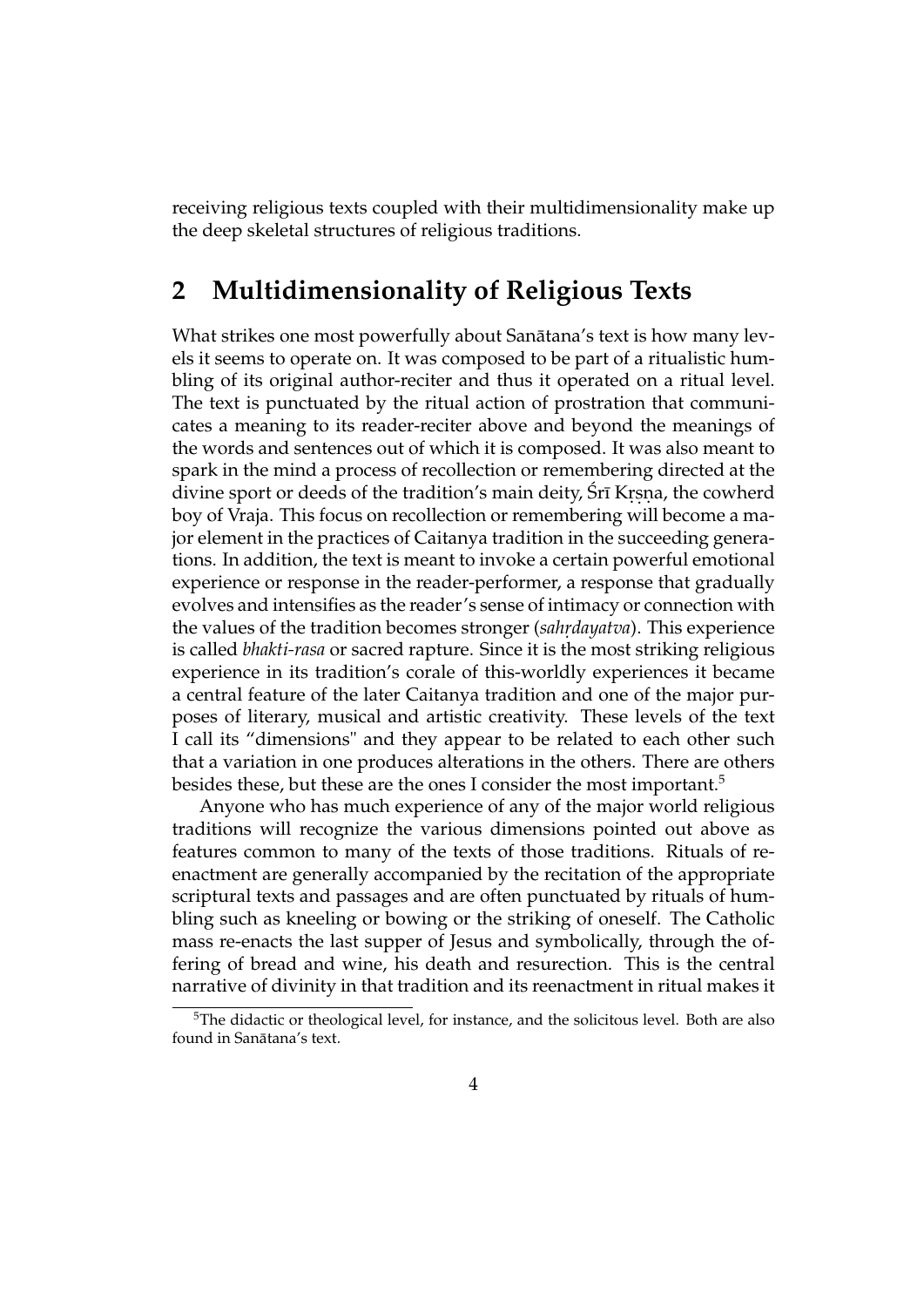present once again before the eyes and minds of the participants, causing them to remember the salvific event and their relationship to it. So, too, those who remember the event and understand their intimate connection to it will experience powerful emotional responses much like the *bhaktirasa* of the Caitanya tradition. Again there is a relationship between these different dimensions of the religious texts such that changes in one affects the others. Many have noted the similarities between ritual and language, each with its own grammars and each capable of communicating powerful meanings through signs and symbols. The Caitanyite text of Sanātana gives a particularly clear example of how the meanings of ritual and text reinforce each other.

## **3 The Author**

Sanātana was born in a village called Vākalā Candradvīpa in what is now Bangla Desh. He came from a highly respected family of Karnātaka *brāh*manas who moved from Karnatak through various intermediary places in Orissa to Bengal in the 14th and 15th centuries. His earliest ancestor was named Sarvajña and belonged to the Bhāradvāja lineage (*gotra*).<sup>6</sup> That ancestor has not been identified yet with any known figure in the history of Karnatak. As a boy Sanātana had a dream in which he saw a *brāhmaṇa* who gave him a copy of the *Bhāgavata Purāṇa*. The next day he met the *brāhmaṇa* he had seen in his dream and indeed was given a copy of the *Purana*. From that time forth he became an ardent student of the holy book and a devotee of Krsna, the deity described therein.

Sanātana was well educated, studying with some of the leading scholars of his time: Vāsudeva Sārvabhauma (Neo-logician and Vedāntin), Visņudāsa Bhaṭṭācārya (Vāsudeva's brother), Vidyābhūṣaṇa (?), Paramānanda Bhaṭṭācārya (possibly the author of a major commentary on the *Kāvya*p*rakāśa, The Light on Poetry*), Rāmabhadra (?), and Vāṇīvilāsa (?). His education also included studying Arabic and Persian which became useful to him in his later career as a minister of the king of Gauda's government. Though none of the major texts mention it, as a high caste *brāhmaṇa* who followed brahmanical codes of conduct he was probably married and had ¯ children. As an adult, he was employed as a chief minister/personal secre-

 $6$ Citation from Jīva Gosvāmin.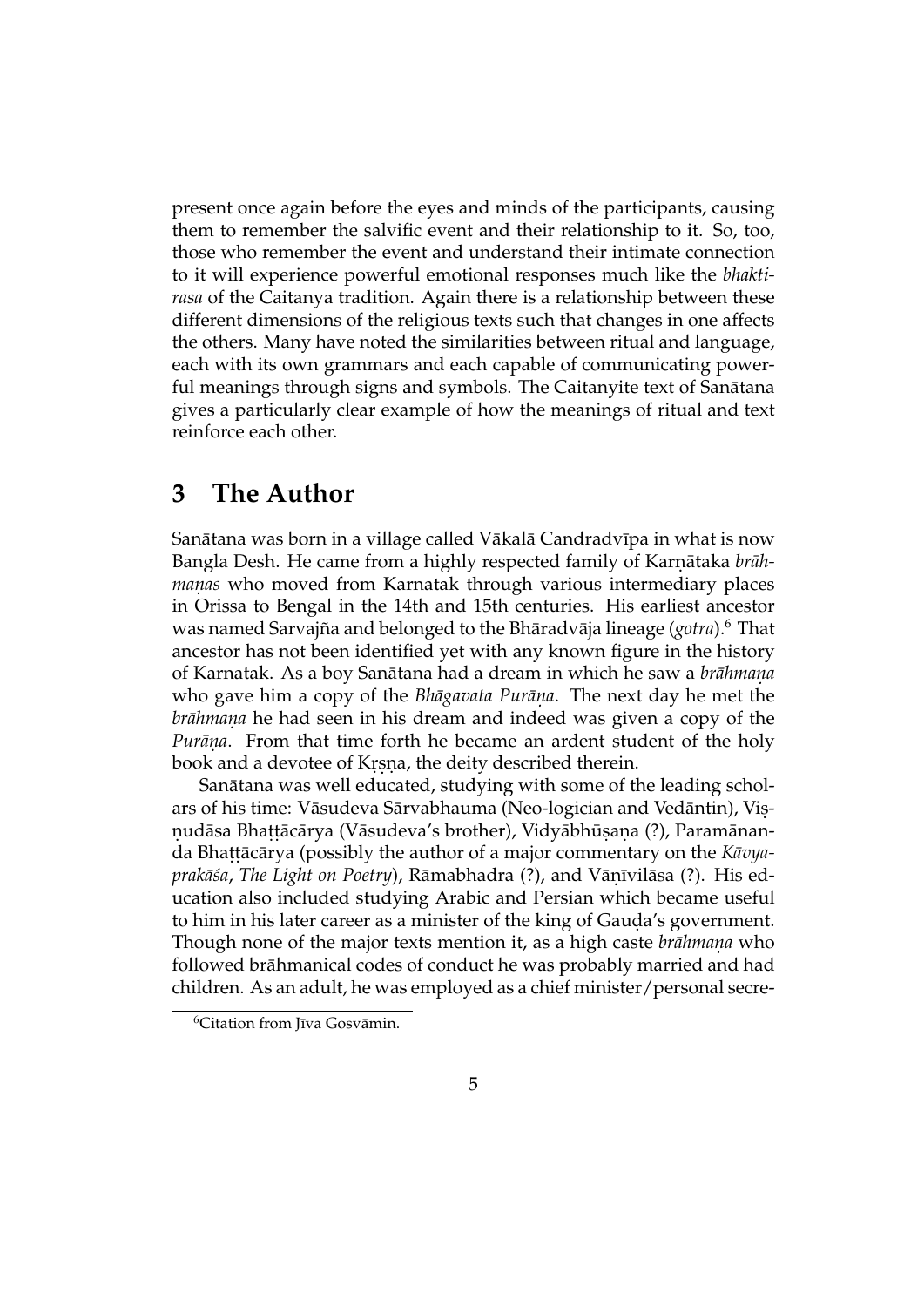tary of the Nawab Husein Shah who was then the ruler of Bengal, with his capitol in the ancient city of Gauda, an occupation that probably caused Sanātana and his brothers to lose their caste standing.

The following story is told about how Sanātana and his brother Rūpa came to be ministers in the government of Husein Shah:

At the order of the Shah a royal architect named Piru Shah built a him beautiful palace by the side of his moted fort. When everything was complete except for the roof, Husein Shah came to see the work and in astonishment said: "Piru, this palace is beautifully constructed. It is way beyond my expectations." Piru replied that he could build palaces even more beautiful than that one. Hearing this the Shah became furious and ordered his body guard to throw Piru off the highest point of the palace. The fall killed him. Another day the Shah came back to the palace and, climbing on top, saw that the roof had not been completed. Thinking its completion extremely vital he told a soldier who was standing near him named Hingā: "Quickly go to Moragrāma Mādhāipura." Before he could tell him why he was sending him there the Shah's religious teacher (*mūrshīd* arrived and called to him and the Shah and the mūrshīd became involved in discussion. Meanwhile, Hingā took off for Mādhāipura without knowing the purpose for going there.

In the course of their discussion, the Shah asked the murshid: "Hajrat! Tell me how long you think I will be King of Bengal." In response, the teacher who was the saint Fakir Sāhanyāmatullā Āli, said: "Dear Husein. As long as Sanātana and Rūpa remain as your ministers, you will remain in power. Later, after they meet with Caitanyadeva, lose interest in the worldly affairs, and go somewhere else, the kingship will decline. They will make you prosper and in time they will be the cause of your downfall." The Shah, hearing the words of the murshid, was curious to know who Rūpa and Sanātana were. He then remembered that he had sent Hingā to Mādhāipura without telling him why.

Meanwhile, Hingā had gone to Mādhāipura and was wandering around here and there. Sanātana was sitting in his house discussing scripture with Rūpa when he noticed that there was a government employee wandering here and there in the street. At Sanātana's request Rūpa learned the reason he was wandering about there and then again at Sanātana's request Rūpa asked him, "Where was the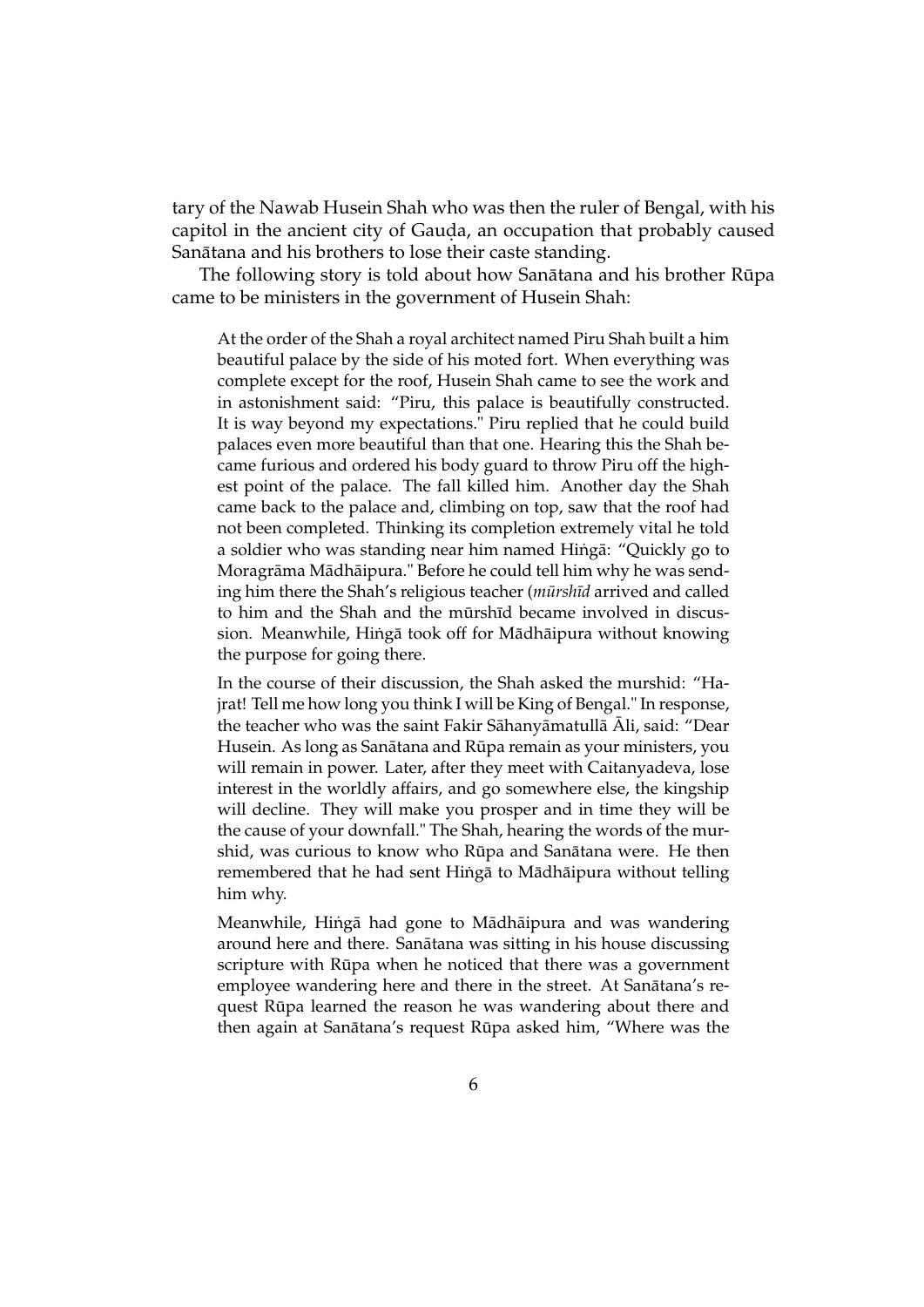King of Gauda when he instructed you to come here?" The soldier replied "After viewing the upper part of the palace he came down and ordered me to come here." Rūpa asked: "Is there still some work to be done on the palace?" The soldier replied that everything is done except for the roof. Then Rūpa said: "I understand. You should take from here some builders." The king seeing Hingā return with builders thought there certainly must be some secret to his doing this. After inquiring he learned that the soldier had acted on the advice of two brothers from Mādhāipura. The king was amazed at the two brothers' ability of apperception and began to think intently on what the murshid had said about Rūpa and Sanātana. Later, after the king sent a constable named Kesava Chatri to bring the two brothers back in a palanquin and he met them, he was extremely impressed with them and chose Sanātana to be his minister and Rūpa his vice-minister. He gave them the titles Dabir Khas and Sākar Mallik. They established a home near Gauda and called it Sākar Mallikpura. Over time it became known as Sākaramā. Sanātana's house was called the Bodo Bāḍī (Big House) and the pond he had dug was called Sanātanasāgara (Sanātana's Sea). Rūpa's house was called Girddhābāḍī and his pond was called Rūpa-sāgara (Rūpa's Sea). $^7$ 

This story has the quality of a folktale based on the well-known master builder motif and thus may not have any historical basis. Whatever the truth, it seems that the Shah, who had been in the employ of some of the previous kings of Bengal, sought to avoid the mistakes of his predecessors by employing in his government a higher percentage of more reliable and less agressive Hindus than the African eunuchs and Muslim immigrants like himself who had precipitated the toppling of several of the previous regimes.

Sometime between 1510 and 1515 C.E. Sanatana wrote several letters to ¯  $\overline{\text{S}}$ rī Caitanya Mahāprabhu, who was then living in the temple town of Purī in the neighboring kingdom of Orissa, asking the saint to "save" him and his brothers. When Caitanya stopped at the town of Rāmakeli in 1515 on his way to visit the pilgrimage site of Vrndāvana in North India, Sanātana and his two younger brothers, Rūpa and Vallabha, secretly met with him, and were deeply impressed with Caitanya. They soon made plans to leave their posts and their homes to follow the saint. Sanatana was imprisoned ¯ by the Nawab for not appearing, on plea of illness, in court to perform his

<sup>&</sup>lt;sup>7</sup>Haridāsa Dāsa, ed., Śrī-śrī-krsna-līlā-stavah, "Avataranikā," i-iii.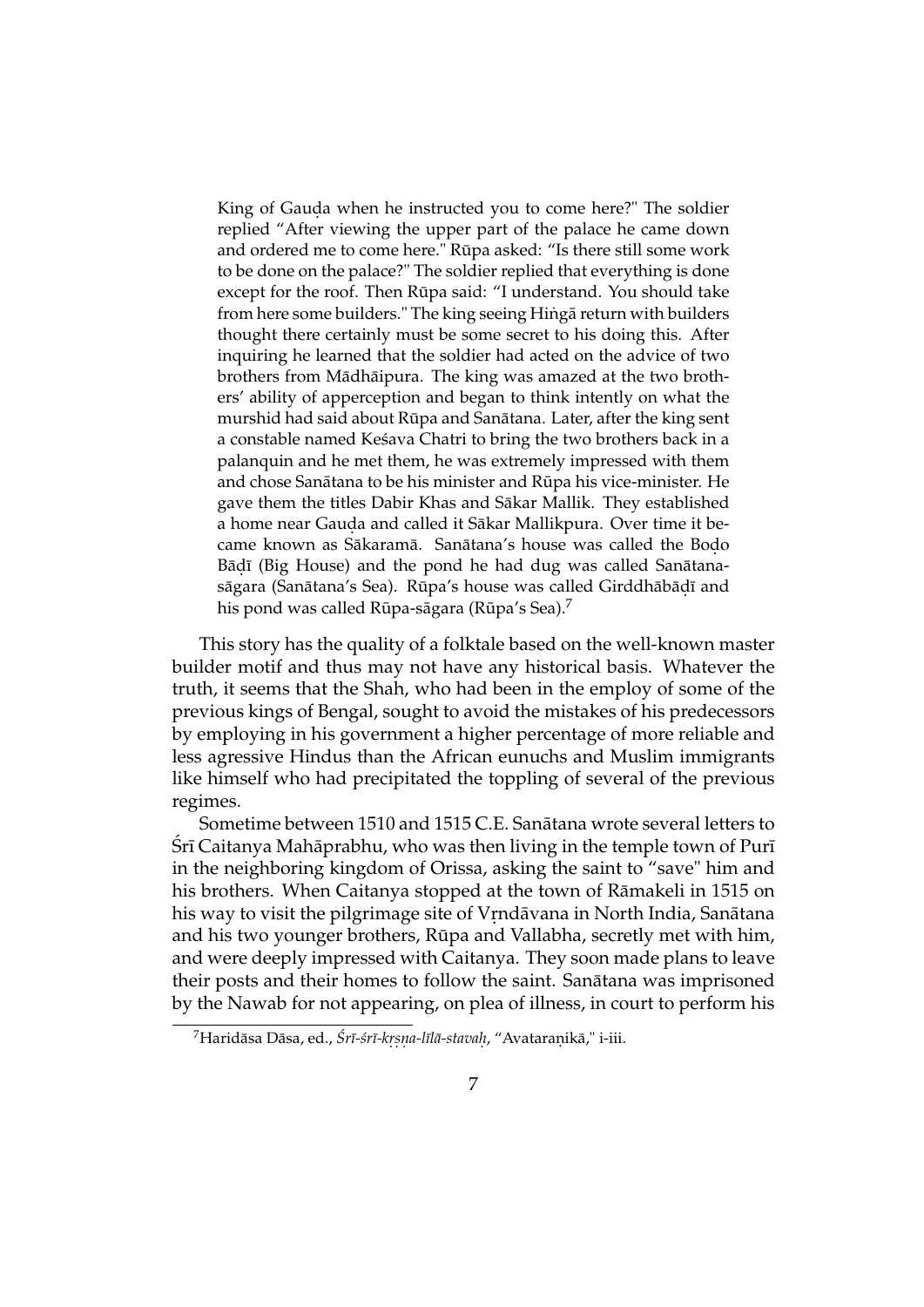official duties, but he managed to bribe his guard and gain his freedom. He traveled incognito to the Hindu holy town of Vārāṇasī where he met and stayed with Caitanya, who was on his way back from Vrndāvana, for two months, receiving encouragement and guidance from him. Caitanya then sent him on to Vrndāvana to write books and "rediscover" the sacred places in which Krsna performed his divine deeds. Except for a one year stay in Purī, where he regularly associated with Caitanya, Sanātana spent the rest of his life in Vrndāvana, writing, reading the *Bhāgavata Purāna*, identifying the sacred sites of Krsna's deeds there, and establishing a temple of Krsna.<br>

Śrī Caitanya encouraged Sanātana and his brother Rūpa, who were the central pillars of the Vrndāvana circle of his followers and who were learned and cultured men before they met him, to create a body of writings in Sanskrit. Those writings were to become the textual foundation of the Caitanya tradition's rich theological and devotional literature. The text discussed here was probably the first of that flood of writings. As such it can be regarded as an early exploration of some of the directions later more fully developed in the body of the writings produced by that extraordinary fellowship. The Vrndāvana circle included Sanātana's younger brother Rūpa, an excellent poet and a connoiseur of *rasa*, his nephew Jīva, an outstanding theologian and philosopher, a South Indian convert by the name of Gopāla Bhaṭṭa, who helped develop the ritual dimensions of the tradition, a Bengali Vaisya named Raghunātha Dāsa, who wrote emotionally charged hymns and poetry about Krsna and Śrī Caitanya, and, finally, Raghunātha Bhaṭṭa, who didn't leave any writings, but who was said to have been an excellent reciter and expounder of the *Bhāgavata Purāṇa*. It appears that not one but two of Sanatana's works were among the first written in Sanskrit by the followers of Caitanya.

### **4 The Text**

Apart from a commentary on Kālidāsa's *Megha-dūta*, which may or may not be his, Sanātana wrote five works according to his nephew Jīva Gosvāmin:<sup>8</sup> the *Krsna-līlā-stava* (Hymn of the Divine Sports of Krsna), the *Haribhakti-vilāsa* (Pleasures of Devotion to Hari), which is a work on ritual, the

 ${}^{8}$ In concluding portion of Jīva's *Laghu-vaiṣṇava-toṣaṇī*, an abridgment of Sanātana's *Vais.n. ava-tos. an. ¯ı*: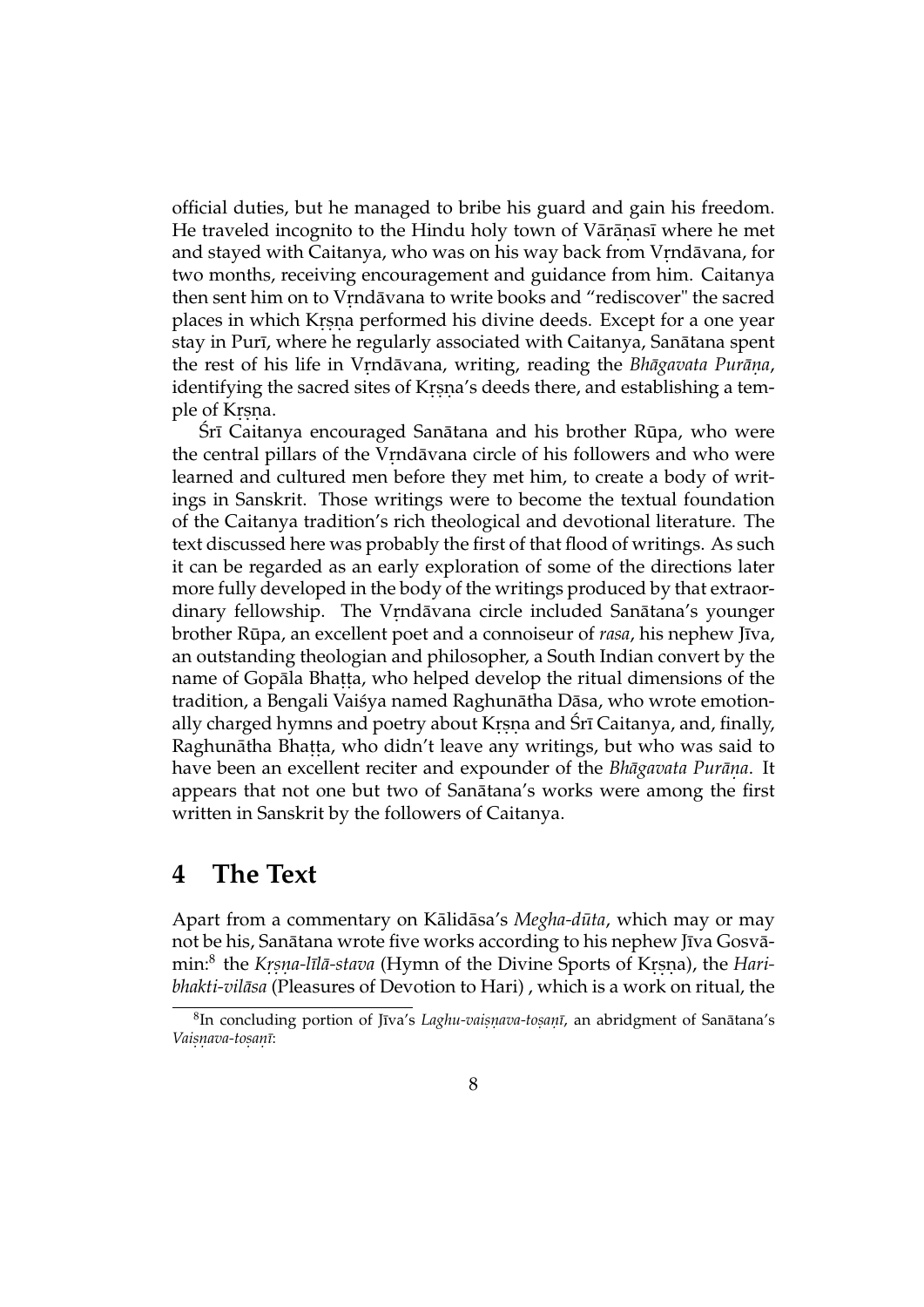*Brhad-vaisnava-tosanī* (the Great Pleaser of the Devotees of Visnu),<sup>9</sup> which is an detailed commentary on the Tenth Book of the *Bhāgavata Purāṇa,* and his masterpiece, the *Brhad-bhāgavatāmrta* (The Great Ambrosia of Devotion to the Lord), $^{10}$  a narrative work written on the model of a Purāṇa in which he illustrates the core teachings of the scriptures on *bhakti*. Sanātana also wrote commentaries on the *Brhad-bhāgavatāmrta* and on the *Hari-bhaktivilasa ¯* .

The *Br.had-bhagavat ¯ amr ¯ . ta* is a large work in two parts that are almost like two separate works. The first of those parts, called "Determination of the Mercy of the Lord" (*Bhagavat-krpā-nirdhāra*), appears to have been written while Caitanya was still alive, because in the third stanza Sanātana uses the Sanskrit pronoun *esah* (this one) to describe Caitanya. In his own commentary on that stanza he also says that the word *esah* was used to indicate that the author personally met  $\hat{S}r\bar{\imath}$  Caitanya and that he was still alive at the time of the writing of that work. This means that it was written sometime before 1533 C.E. There is no reason to believe that both parts of the the work were written at the same time, however, as there seems to be very little real connection between them. The second part, called "Sketch of the  $G$ reatness of  $G$ oloka" ( $G$ oloka-māhātmya-nirūpaṇa), may have been written after Śrī Caitanya's death. The *Brhad-vaisnava-tosanī* is dated by Sanātana's nephew, Jīva to 1554 C.E. in the final portion of his *Laghu-vaiṣṇava-toṣaṇī*.<sup>11</sup> This would make it Sanātana's last work, as he is thought to have died shortly thereafter, perhaps in 1555. Apart from these works, there are a few stray verses and short hymns that appear to be the work of Sanātana. A couple of Sanātana's verses are found in Rūpa's collection of Vaisnava verses called the *Padyāvalī* (233-234) identified as those of "Prabhupāda,"

अथाग्रजकृतेष्वग्यं श्रीलभागवताअमृतम्

हरिभक्तिविलासञ्च तट्टीका दिक्प्रदर्शनी ।

लीलास्तवष्टिप्पनी च सेयं वैष्णवतोषणी

या संक्षिप्ता मया क्षुद्रजीवेनापि तदाज्ञया ॥ "Now, among those written previously by my predecessor (Sanatana) are the ¯ *Bhagavat ¯ amr ¯ . ta*, the *Hari-bhakti-vilasa ¯* , its commentary, the *Dik-pradarśinī*, the *Līlāstava* and this one, the *Vaisnava-tosanī*, which is abriged by me, a tiny living being (*ksudra-jīva*) by his request."

 $9$ The adjective 'great' in the title is to distinguish this work from the shorter work of his nephew.

 $10^{\circ}$ Great' is again used to distinguish it from another shorter work by his younger brother, Rūpa, called the *Laghu-bhāgavatāmṛta* (The Brief Ambrosia of Devotion to the Lord).

 $11$ Jānā, pp. 78-9.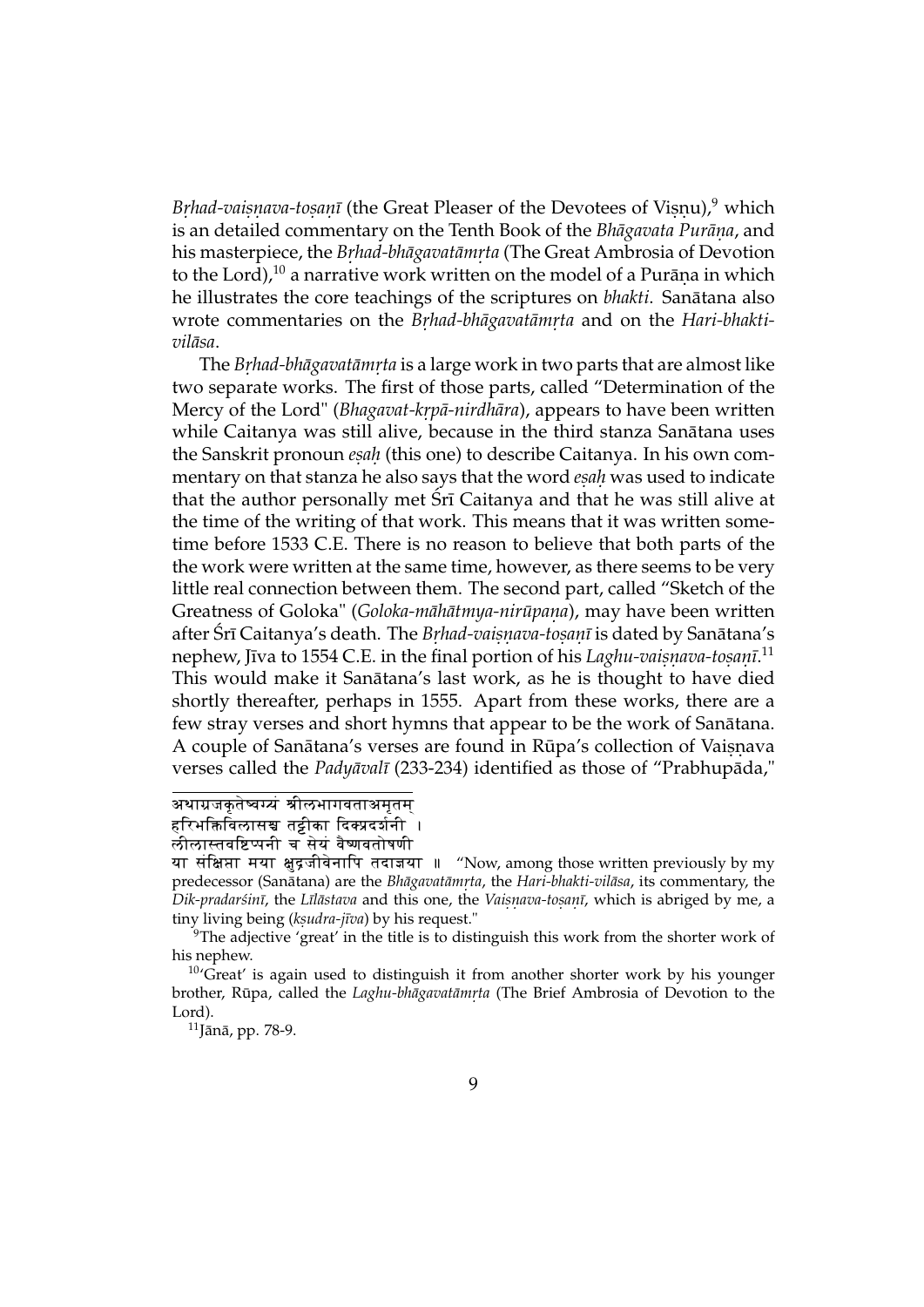the term of respect that Rūpa usually reserved for his elder brother. Another verse is given in Rupa's ¯ *Bhakti-rasamr ¯ . ta-sindhu* (1.3.35) also as that of "Prabhupada." There are, in addition, twelve Sanskrit poems identified ¯ as the works of Sanātana Gosvāmin in Rādhāmohana Țākura's collection of Vaisnnava songs, the *Śrīpadāmrtasamudra*, which was compiled in the second half of the 18th century (3-5, 147, 167, 187, 640-42, 652-3, and 664).

Sanātana Gosvāmin's *Krṣṇa-līlā-stava* is by far the shortest of his works. It consists of 432 stanzas, mostly of the type called *śloka* or *anustubh*. The *´sloka* has thirty-two syllables divided into four equal quarters of eight syllables each and is relatively easy to compose. The rules for where long and short syllables can be placed in the *sloka* are fairly brief. The rules for the *´sloka* require that the fifth syllable of each quarter be short, the sixth long, and the seventh alternately long and short. This is the most common form of stanza in Sanskrit prosody. There are less than a dozen stanzas in the work in longer meters and those usually occur at particularly poignant junctures in the text, such as when the most important forms of Krsna are described, for instance (as in 28 and 30-32, which describe the Man-lion descent (Nrsimha), the Rāma descent and Krsna's descent in his own form). The *Stava* then with 432 stanzas is shorter than the *Bhagavadgītā* which has nearly 700 stanzas. Sanātana's major verse composition, the *Br.had-bhagavat ¯ amr ¯ . ta*, is about six times as long as the *Stava*. His other works were commentaries and thus were written in prose. The *Stava's* relative brevity makes it easier to memorize and also easier to recite on a daily basis.

Sanātana's *Stava* is a rather unusual text. It is essentially a series of names for Krsna based on Krsna's birth and early deeds as narrated in the first forty-five chapters of the Tenth Book of the *Bhagavata Purana*. Almost every name is in the vocative case, though occasionally the dative and rarely the accusative cases are used. The vocative case, of course, is the form a word takes in Sanskrit when it is used as a call or to address someone. Thus, most of the names of Krsna out of which Sanātana composed his book consist of calls to Krsna. Those portions are often joined with some form of the plea or request such as "please protect me (pāhi mām), please save me (*ava mām*)." The whole text, then, is in the form of a series of calls to Krsna and requests for his protection. When he uses the dative, which indicates an indirect object or the one to whom something is given or offered, Sanatana intends us to understand that he is offering respect by ¯ means of prostration or homage to Kṛṣṇa. The accusative case has a similar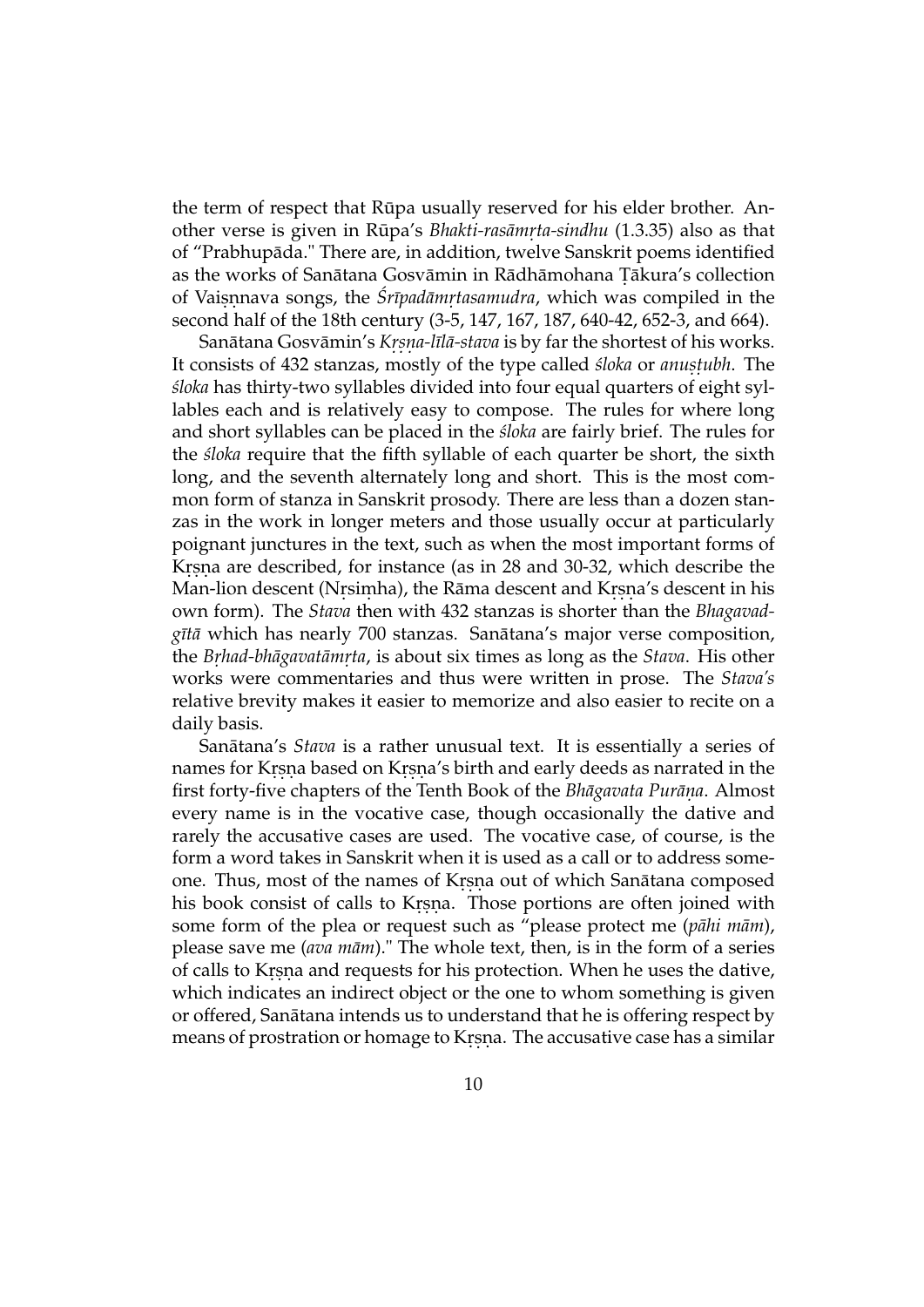meaning when joined with certain verbs, such as  $\sqrt{v$ *and* (to pay homage meaning when joined with certain verbs, such as *√ounu* (to pay nomage<br>to) or *√stu* (to praise), etc. Sanātana's text thus needs, and indeed has, very few verbs in it. The text is primarily a performative text, its recital or reading aloud is meant to be a ritual performance that combines glorification or (*samkīrtana*), calling out to, offering respect or homage to, asking for protection from, and, at the same time, recollection of the deeds of Krsna. It thus operates on a number of levels or dimensions and superimposes a number of religious practices on top of one another. The performative nature of this text comes not only from its being recited aloud but also by its being punctuated one hundred and eight times<sup>12</sup> with a pause in which the reciter is expected to offer a prostration to Krsna in some way, that is, in one of the traditional forms of prostration, ranging from a folding of hands and bowing of the head to stretching oneself out full length on the ground. The text facilitates and embodies religious practice or *sādhana* which is meant to help the members of the tradition cultivate a sense of humility before Krsna, a feeling of dependence on and trust in him, and a strong attraction for his loving nature as disclosed in his names which describe his relationships with those who surrounded him and depended on him in Vraja.

## **5 Its Dimensions**

From the description of Sanātana's *Hymn* given above, one can begin to discern some of dimensions of the text. Here only three will be discussed at any length: the ritual, the recollective, and the relishable. Being deeply interdependent, these dimensions impact each other in ways that will become more evident as we proceed.

### **5.1 Ritual**

The innate ritual dimension of Sanātana's *Hymn* is one of its most unusual features. Other religious texts are often found to be part of ritual performances, but they are usually incorporated into ritual at later times. That is, a religious text may be composed for some other purpose besides ritual performance and then at a later time be incorporated into or modified for

 $12$ One hundred and eight is a sacred number in the Hindu tradition.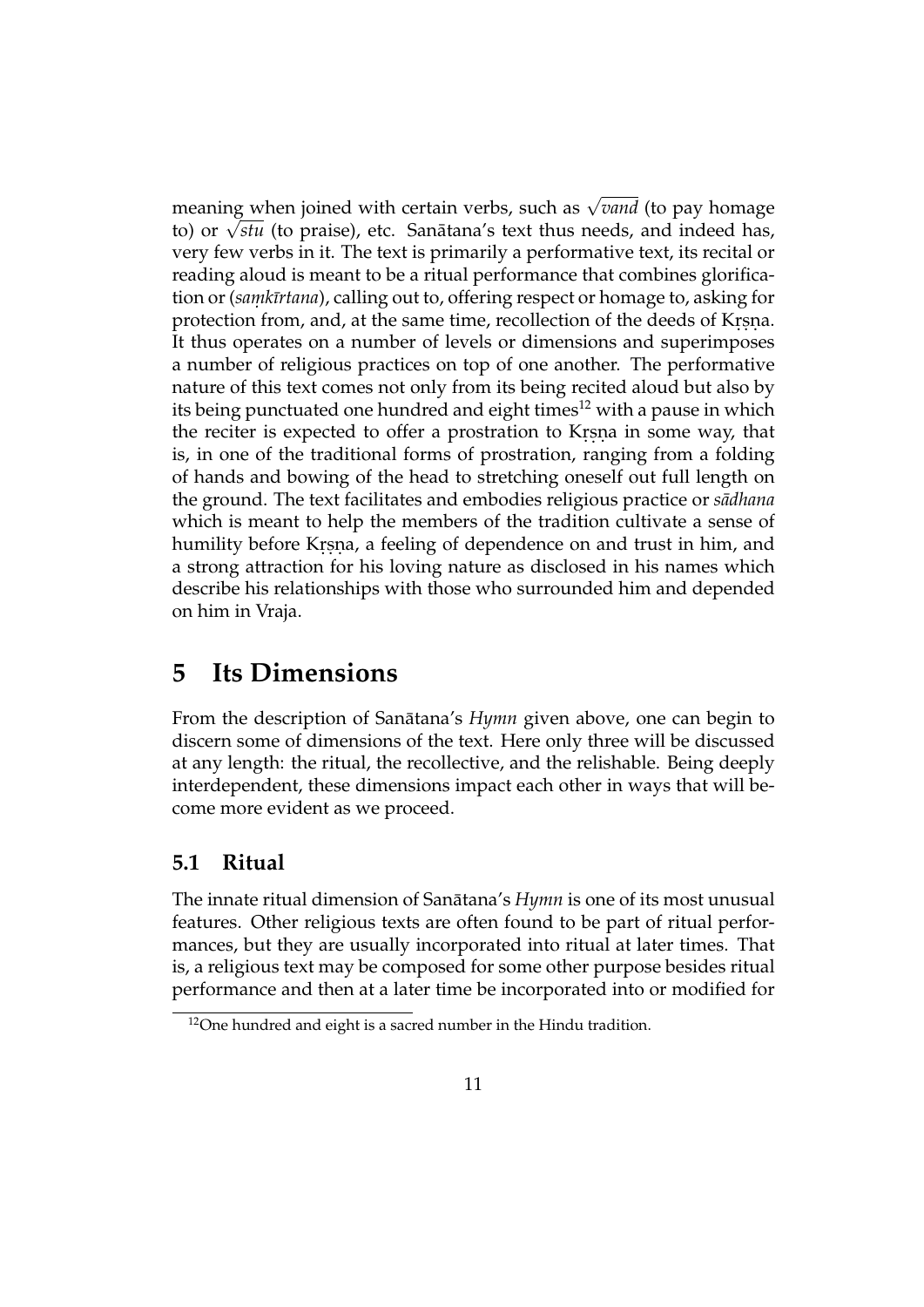use in ritual. In the case of Sanatana's text, it seems clear that it was meant ¯ to be a part of a ritual performance from the very beginning. Here is what Sanātana says about his intention at the beginning of the work:

श्रीकृष्णस्य कथासूत्रं यथाभागवतकमं ।  $\sqrt{6\pi}$ स्यतेऽष्टोत्तरशतप्रगामानन्दसिद्धये॥ १॥

A brief summary [*sūtra*] of the story of Śrī Krṣṇa in the sequential order of the *Bhagavata ¯* is here inscribed to accomplish the joy of one hundred and eight prostrations.<sup>13</sup> (1)

In this first verse of the text, it almost appears as if the text's brief description of the story of Krsna is meant merely to provide an opportunity for the performance of one hundred and eight prostrations. It is not clear whether the original manuscripts of the work were marked one hundred and eight times at the places in which its reciters were meant to prostrate, but the printed editions of the work are. To give a sense of how this prostration business works, I give the next few verses of the work:

```
ब्रह्मब्रह्मन्नमामि त्वामात्मन्नन्दीश्वरेश्वर ।
नानावतारकृत् कृष्ण मधुरानन्दपूरद॥२॥ (नमः १ )
जय कृष्ण परब्रह्मञ्जगत्तत्त्व जगन्मय 
त्र्यद्वैत सचिदानन्द स्वप्रकाशाखिलाश्रय॥३॥
निर्विकारापरिच्छिन्न निर्विशेष निर<u>ञ्</u>जन ।
अव्यक्त सत्य सन्मात्र परम ज्योतिरचर॥ ४॥ ( नमः २ )
```
 $13$ The modern commentator says that there are four types of prostration: salutation (abhivadana), eight-limbed (astanga), five-limbed (pancanga), and joining the hands to the head. Salutation involves rising, introducing oneself by name, and touching the saluted person's feet. The eight-limbed variety involves bowing down with one's feet, hands, knees, chest, head, speech, eyes, and mind. The five-limbed form involves bowing down with one's arms, knees, head, speech, and mind.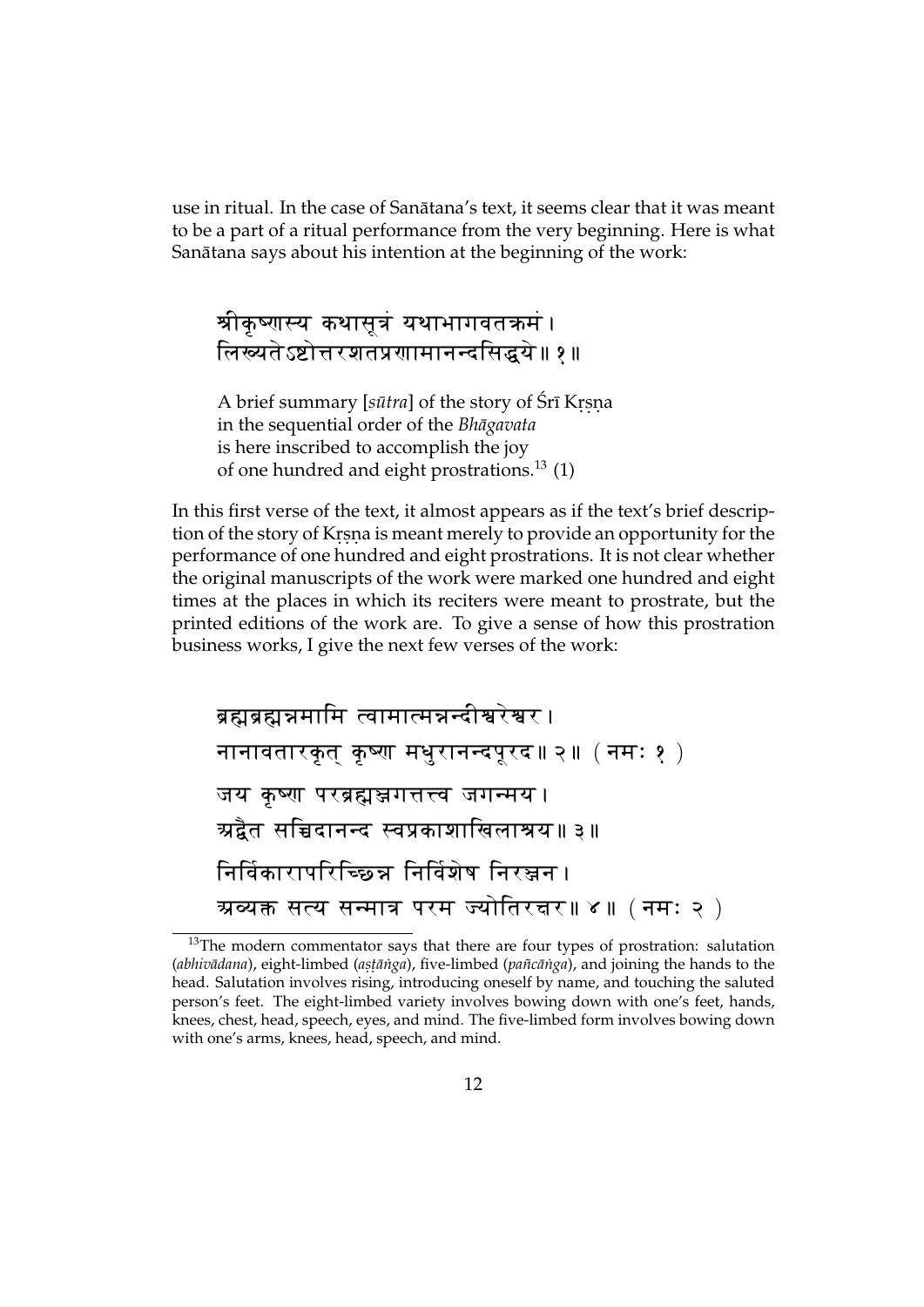```
परमात्मन्वासुदेव प्रधानपुरुषेश्वर ।
सर्वज्ञानकियाशक्तिदात्रे तुभ्यं नमो नमः॥ <mark>५</mark> ॥
हृत्पद्मकर्णिकावास गोपाल पुरुषोत्तम ।
नारायण हृषीकेश नमोऽन्तर्यामिनेऽस्तु ते॥६॥ ( नमः ३ )
```
O Brahman of Brahman, I bow to you, O Self, Lord of the Lord of Nandī, Performer of numerous descents, Krsna, Giver of loads of sweetness and joy. (2)

[Obeisance unto you! - 1]

Victory to Krsna, Highest Brahman, Principle of the Universe, Substance of the Universe, Without a Second, Existence-Consciousness-Joy, Self-manifesting, Shelter of All. (3)

O Unchanging, Unlimited, Without Distinction, Unblemished, Unmanifest, Truth, By Nature Existent, Highest, Light, Undiminishing. (4)

[Obeisance to you! - 2]

Supreme self, Son of Vasudeva, Lord of nature and person, Giver of all knowledge, activity, and power, to you repeated obeisance! (5)

Dweller in the whorl of the heart-lotus, Cowherd, Highest person, Abode of beings, Lord of senses, obeisance unto you, Indweller! (6)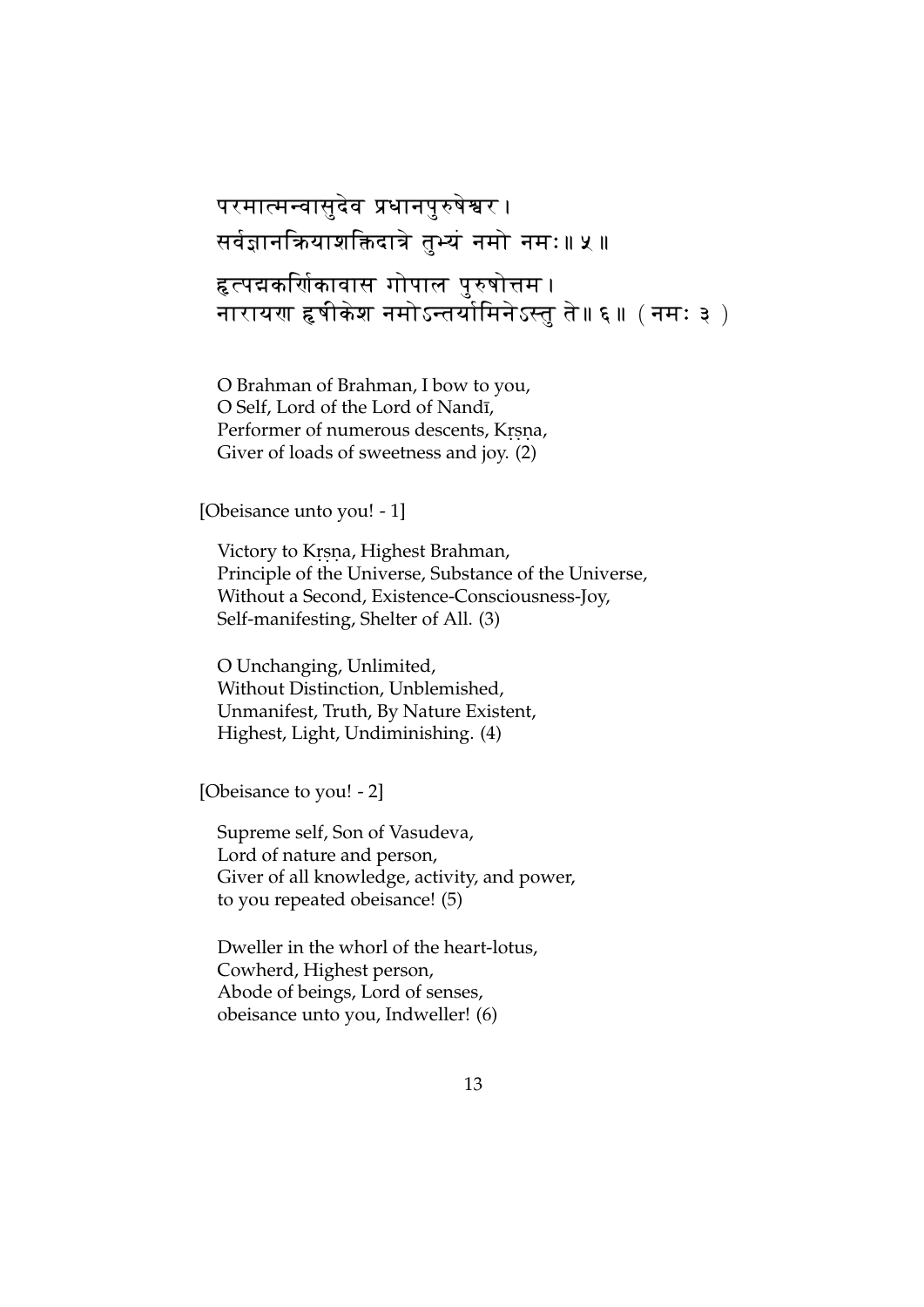[Obeisance to you - 3]

परमेश्वर लक्ष्मीश सच्चिदानन्दविग्रह । सर्वसल्लचापोपेत नित्यनूतनयौवन॥ ७॥ सर्वाङ्गसून्दर स्निग्धवनश्यामाब्जलोचन । पीताम्बर सदा स्मेरमुखपद्म नमोऽस्तु ते॥ द॥ परमाञ्चर्यसौन्दर्य माधुर्यजितभूषण । सदा कृपास्निग्धदृष्टे जय भूषरणभूषरा॥ ९ ॥ कन्दर्पकोटिलावरप सूर्यकोटि महाद्योते । कोटीन्दुजगदानन्दिञ्छ्रीमद्वैकुरखनायक॥ १०॥ शङ्खपद्मगदाचक्रविलसच्छ्रीचतुर्भुज । शेषादिपार्षदोपास्य श्रीमद्गरुडवाहन॥ ११॥ स्वानुरूपपरीवार सर्वसद्गरासेवित । भगवन्हृद्वचोऽतीत महामहिमपूरित॥ १२॥ दीननाथैकशरण हीनार्थाधिकसाधक । समस्तदुर्गतित्रातर्वाञ्च्छातीतफलप्रद॥ १३॥ ( नमः ४ )

Highest lord, Lord of Laksmī, Shape of being, consciousness, and joy, Possessor of all good traits, Ever-renewed youth, (7)

Beautiful in every limb, Dark like shining rain clouds, Lotus-eyed, Yellow clothed, Ever smiling lotus-face, obeisance to you! (8)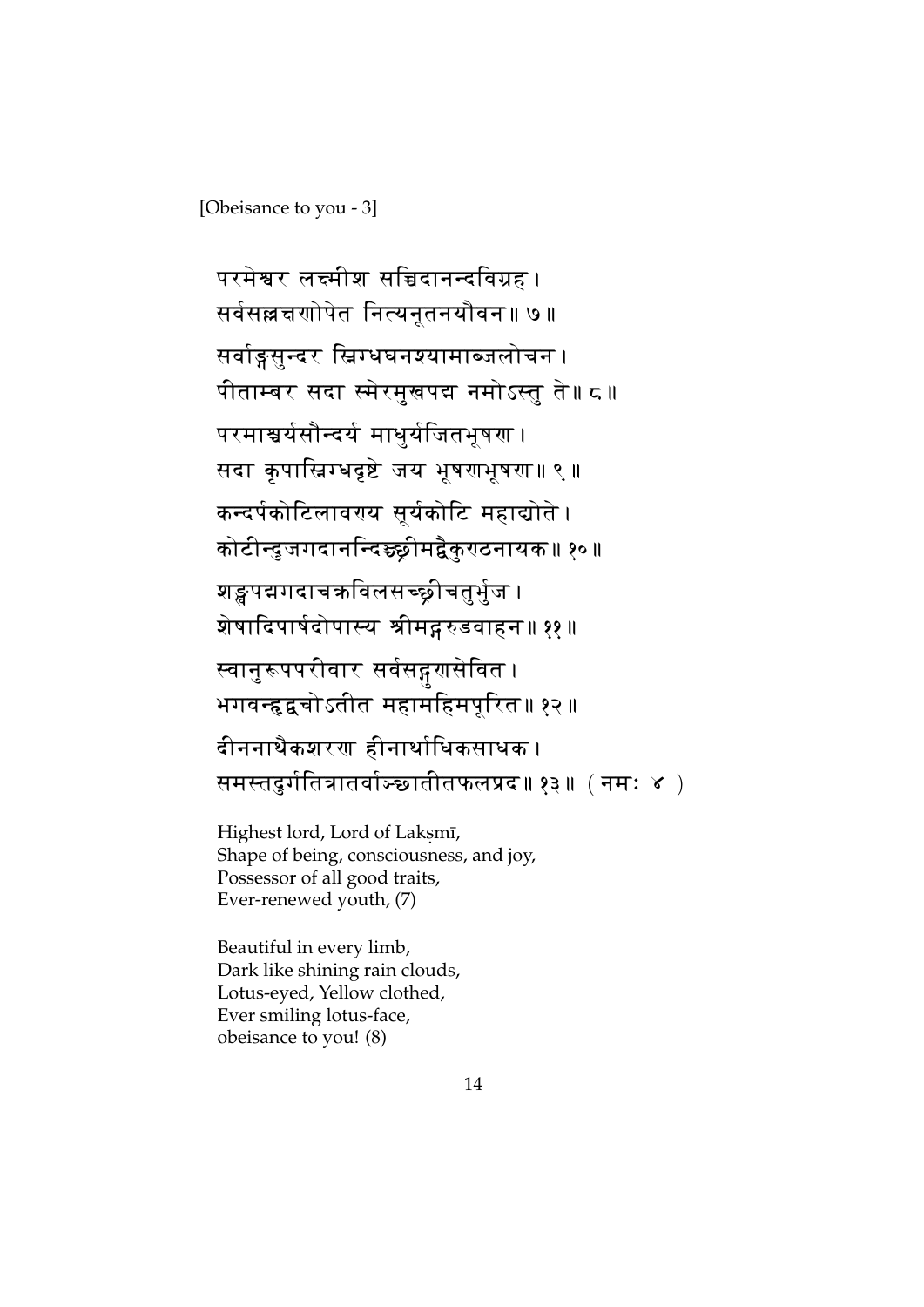Most astonishing beauty, Ornament-defeating sweetness, Ever compassion-softened gaze, victory to you! Ornament of ornaments. (9)

Beauty of millions of gods of love, Effulgence of millions of suns, World-soother like millions of moons, Blessed ruler of Vaikuṇṭha, (10)

Four armed holding conch, lotus, mace, and discus, Worshipped by your companions headed by Śesa, Transported by Blessed Garuda, (11)

Your companions so similar to you, Endowed with all good qualities, O Lord, beyond mind and speech, Filled with the great majesty, (12)

Lord of the dispossessed, Sole shelter, Provider of more than wealth to the poor, Deliverer from all misfortunes, Bestower of results beyond desire, (13)

[Obeisance to you! - 4]

The pauses for prostration seem to punctuate the text at important junctures: at the end of an intoduction or a topic or an account of a divine deed. Their function is to instill humility in the reciter. This is particularly interesting when one reflects on the kind of transition Sanātana was going through, from from chief minister to homeless religious mendicant, at the time he wrote the work. The work appears to have been devised as a method of training himself, as a way of overcoming his arrogance as a man of power, by a programmed humbling of himself before a power he perceived as greater than any he had wielded or come into contact with before. This cultivation of humility eventually became a dominating aspiration of members of the Caitanya tradition and was something that was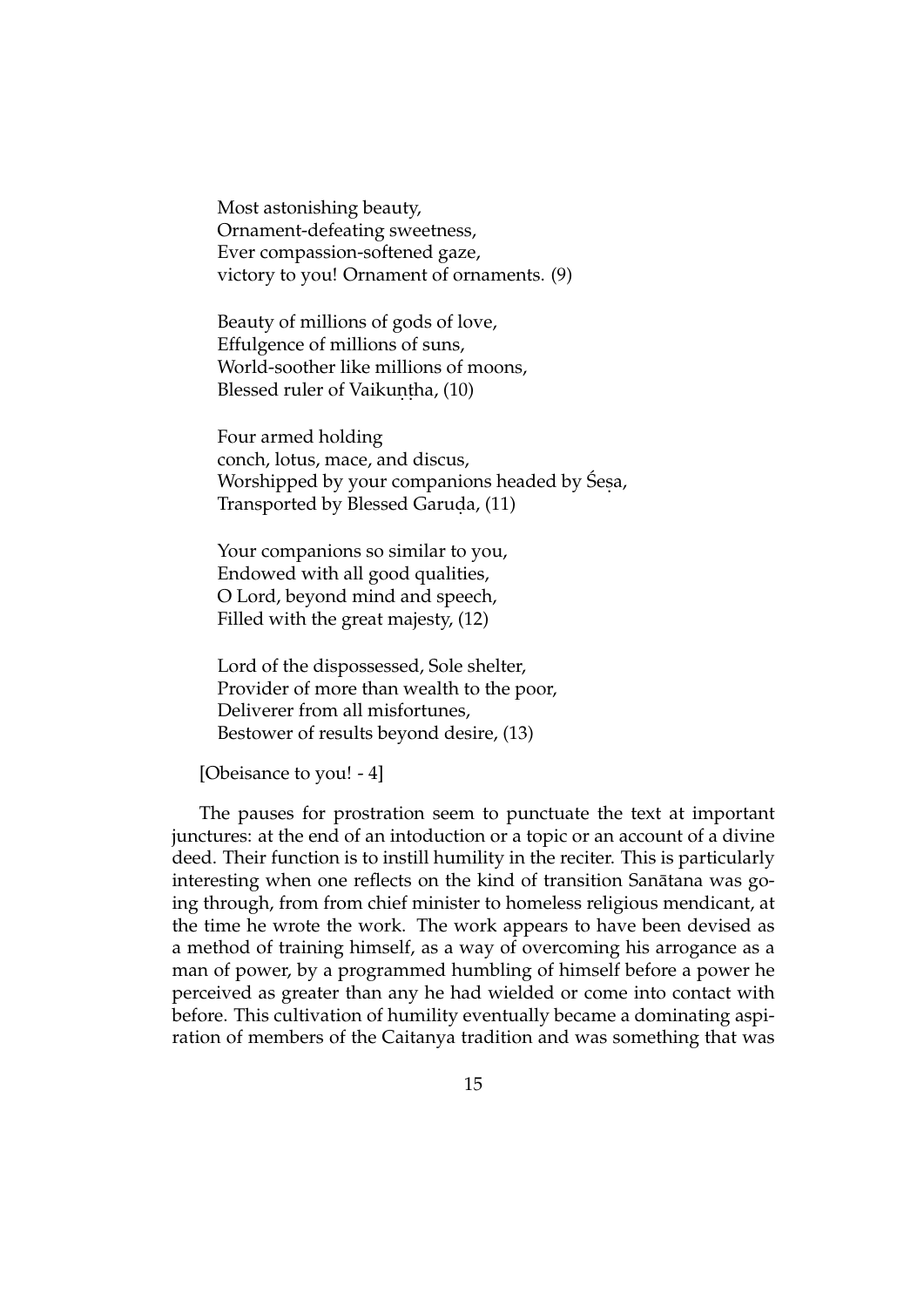no doubt rooted in traits recognized in the character of Caitanya himself. Caitanya naturally played the role of model for the members of the tradition. He was regarded as the living embodiment of the truths of scripture. What scripture and the study of scripture can only approach indirectly and theoretically, Caitanya lived and breathed in the eyes of his followers. The task of his early followers, and of Sanatana foremost among them, was to ¯ reveal Caitanya in the light of the received scriptural expressions of *bhakti*. Sanātana had mastered the scriptural understanding of *bhakti*, but only in Caitanya did he find those words capable of coming to life. The first lesson was the cultivation of humility, the dismantling of egotism and arrogance. This was addressed by the ritual dimension of his first Caitanyite work.

The role of religion in decentering the self was noticed by (David) Tracy and others long ago. The cultivation of humility falls into this category of religious operation. Sometimes the decentering takes on unusual and surprising forms. Confucianism, for instance, decenters the self through progressively broadening and expanding its scope, causing one's narrow sense of self to expand to include one's family, then one's community, then one's country, then the whole human world and finally the whole world. In Sanātana's text, we find the way in which Caitanya Vaisnavas sought to decenter the self in their tradition. The cultivation of humility was meant to prepare the ground for the higher experience of divinity encountered in the other dimensions of the text by removing the main obstacle to unbroken and favorable recollection and the relish of sacred rapture (*bhaktirasa*). Egotistic self-absorption and self-aggrandisement close one off from the possibility of recognizing and appreciating the value of the other.

#### **5.2 Recollection**

The dimension of recollection relates to the narrative presentation of the text. After the introductory passages, Sanātana begins to tell the story of Krsna as it is given in the *Bhagavata Purana*. It is the recounting of this story and its recollection through repetition of the text that constitutes the text's recollective dimension. Recollection or remembering in this context means calling to mind the various events in the story of Krṣṇa's life. The text covers Krsna's life in Vraja upto the time he went to Mathurā and put an end to the selfish life of the cruel usurper Kamsa. It is essentially the story of the unburdening of the earth and the unburdening of the aspirant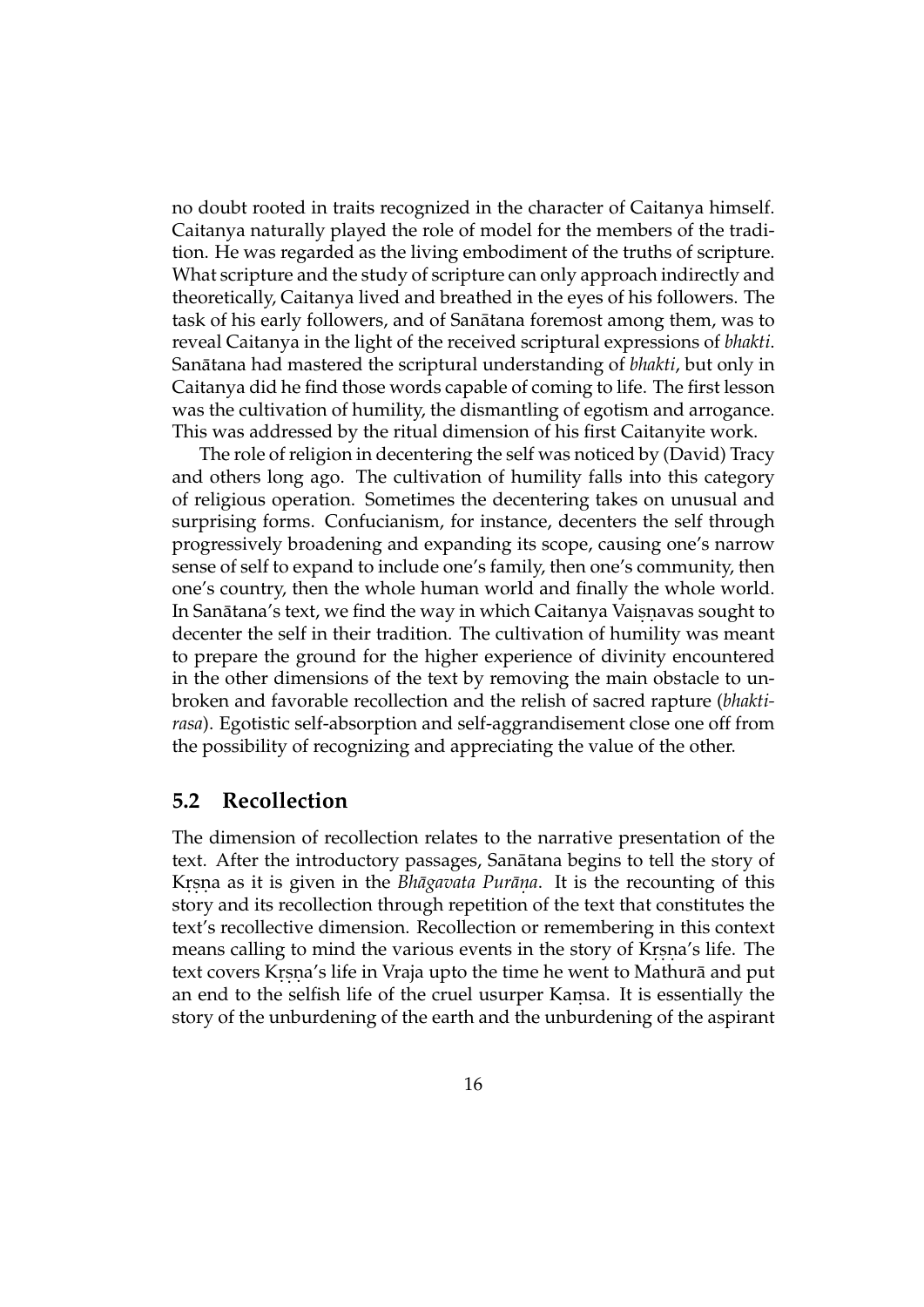of his or her selfish impulses. Within this story of salvation there are incredible moments of intimacy with Krsna, which the tradition refers to as "sweetness." These parts of the story of Krsna's earthly or manifest career are much more poignant and fascinating to the followers of Caitanya. One cannot help but wonder what this story must have meant to Sanātana on a more personal level. One wonders how much of a parallel he noticed between his own life and the events of the Krsna legend. How much of Kamsa did he see in his former master, the Shah? How much of Krsna did he see in Caitanya?

To illustrate this dimension of the *Stava* I cite here the portion covering the third chapter of the Tenth Skandha of the *Bhāgavata* which describes Kṛṣṇa's birth.

भाद्रकृष्णाष्टमीजात प्राजापत्यर्चसम्भवः । महीमङ्गलविस्तारिन् साधुचित्तप्रसादक ॥ ४७ ॥ महर्षिमानसोल्लास सन्तोषितसूरव्रज $\,$  । निशीथसमयोड़त वसुदेवप्रियात्मज ॥ ४८ ॥ देवकीगर्भसद्रत्न बलभद्रप्रियानुज । गदाग्रज प्रसीदाशु सुभद्रापूर्वजाऽव माम्॥ ४९ ॥ ग्राश्चर्यवाल मां पाहि दिव्यरूपप्रदर्शक। कारागारान्थकारघ्न सुतिकागृहभूषरा॥ ५०॥ (नमः १३ ) वसुदेवस्तुतं साचाददृश्यात्मप्रदर्शकं सत्प्रविष्टाप्रव्ष्टं त्वां वन्दे कारणकारणम्॥ ५१ ॥ सिद्धाकर्तृत्वकर्तृत्वं जगत्चेमकरोदयं । दैत्यमुक्तिदकारुुयं स्वजनप्रेमवर्धनं॥ ५२ ॥ देवकीनयनानन्द जय भीतप्रसूस्तुत । निर्गुणाध्यात्मदीपातिलयकारककालसृक्॥ ५३।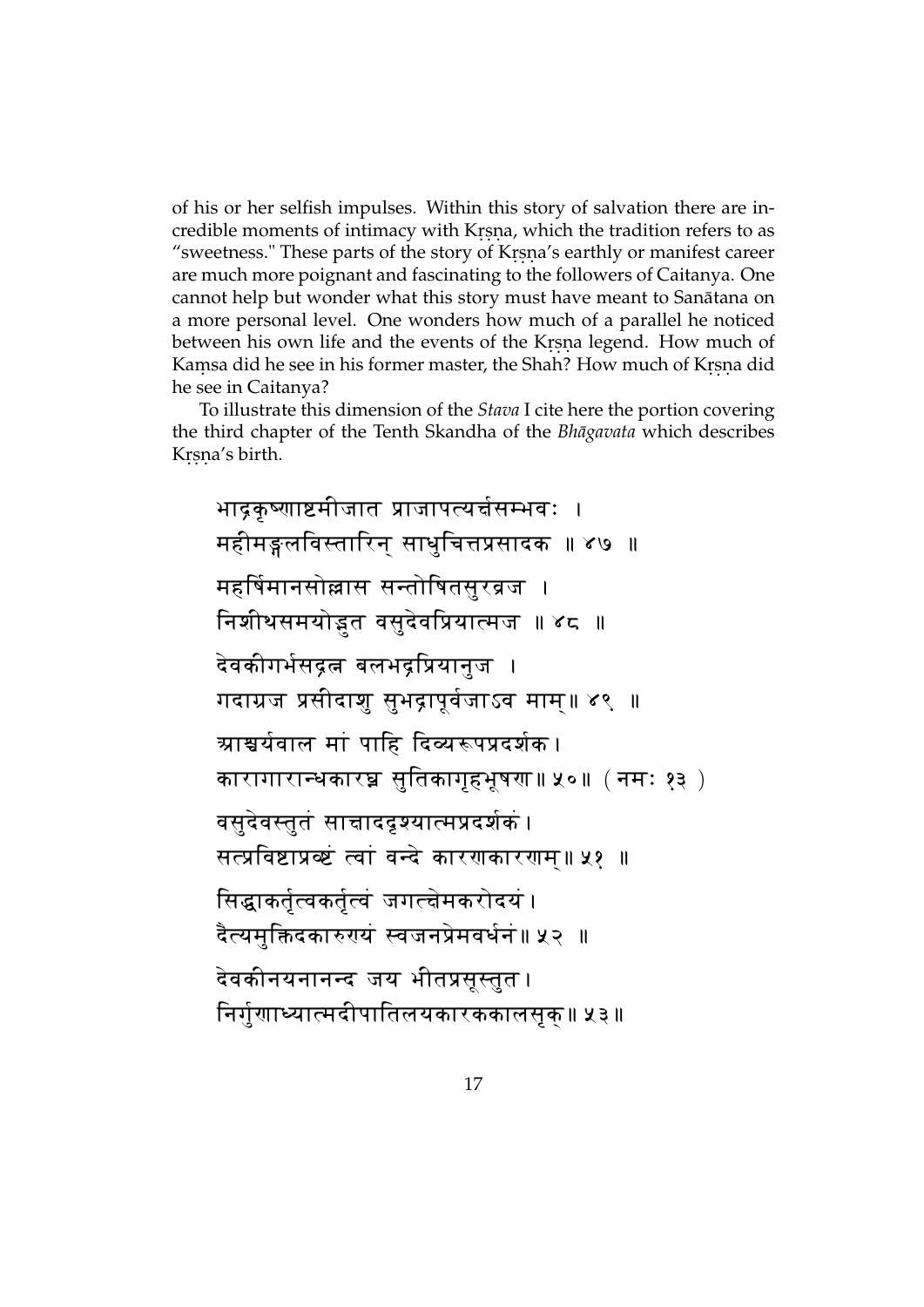# स्वपादाश्रितमृत्युघ्न मांसदृग्दृष्ट्ययोग्य हे । लोकोपहासभीताम्बावृतदिव्याङ्गसंवृते॥ ५४ ॥ (नमः १४ ) पितृप्राग्जन्मकथक स्वदत्तवरयन्त्रित । महाराधनसन्तोष त्रिजन्मात्मजतागत॥ ५५ ॥ महानन्दप्रसूतात लीलामानुषबालक । नराकृति परब्रह्मन् प्रकृष्टाकार सुन्दर॥ ५६। जनकोपायनिर्देष्टर्यशोदाजातमाय हे । शायितद्वाःस्थपौरादेर्मोहितागाररचक॥ ५७॥ स्वशक्तपुद्वाटिताशेषकवाट पितृवाहक । शेषोरगफणाछ्त्र यमुनादत्त सत्पथ॥ ५८॥ ब्रजमूर्तमहाभाग्य यशोदातल्पशायित । निद्रामोहितनन्दादि यशोदाऽविदितेहित॥ ५९॥ (नमः १५)

Born on the dark-eighth of Bhādra,<sup>14</sup> Your appearance in constellation Rohiṇī*,* Expander of the Earth's auspiciousness, Gladdener of the minds of the holy. (47)

Joy of great sages' hearts, Satisfier of the gods, Born in the dead of night, Vasudeva's dear son, (48)

Priceless jewel of Devakī's womb, Dear younger brother of Balabhadra, Elder brother of Gada, be easily pleased!

<sup>&</sup>lt;sup>14</sup>The lunar month falling in August-September.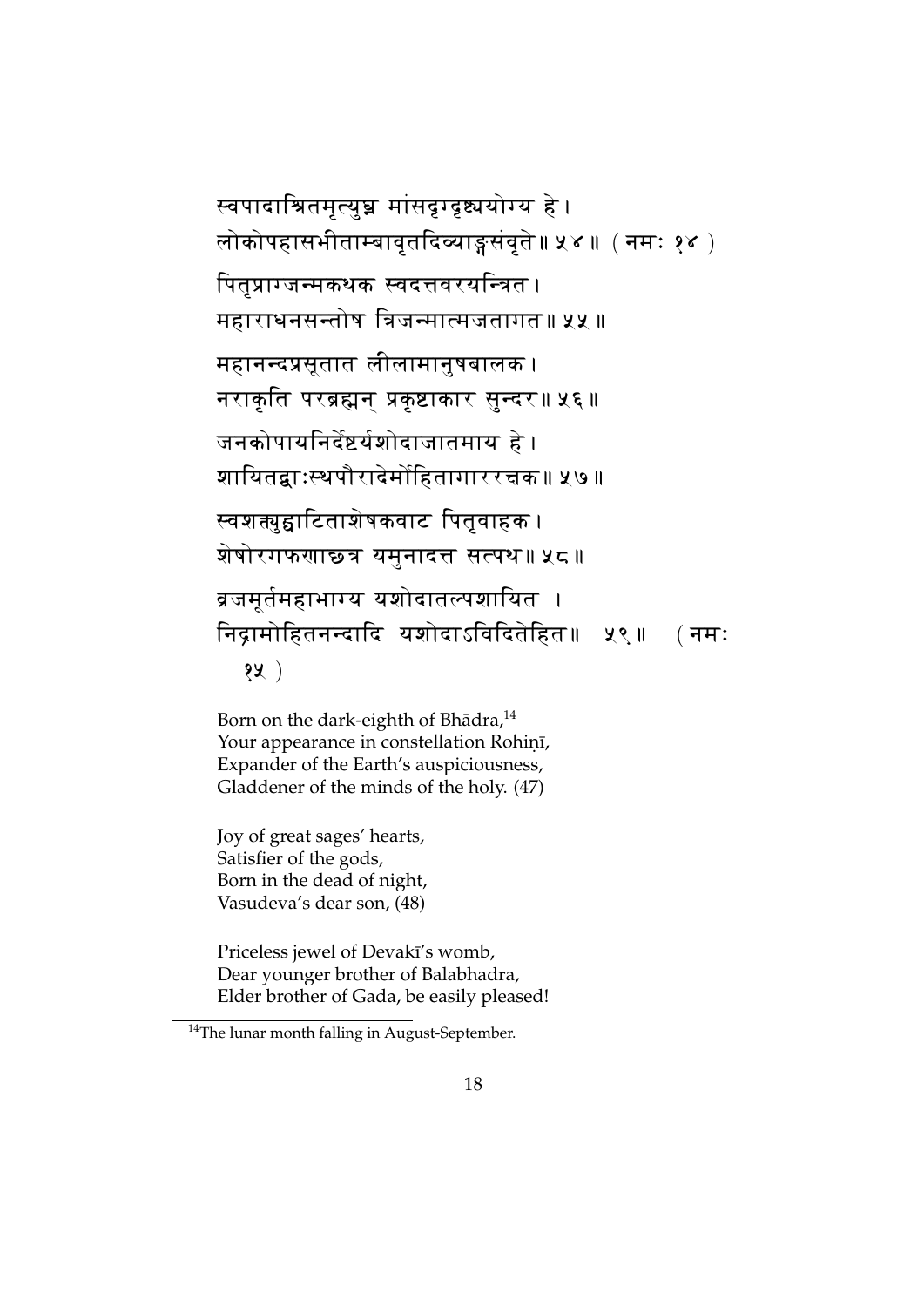Subhadrā's older brother, favor me. (49)

Wondrous infant, protect me, Revealer of your divine form, Destroyer of prison's darkness, Ornament of the birth chamber. (50)

[Obeisance to you - 13]

Praised by Vasudeva, Direct revealer of the invisible self, Present yet not present in the world, I adore you, cause of [all] causes! (51)

Celebrated as non-doer and doer, Arisen to bring benefit to the world, Compassion that gives liberation to demons, Increaser of the love of your own folk. (52)

Joy of Devakī's eyes, Victory! Praised by your frightened mother, Without [material] quality, Light of the intellect, Causer of the great dissolution, Creator of time, (53)

Killer of death for those sheltered at your feet, Unseeable by the sight of eyes of flesh, Remover of your divine form at the request of your mother frightened by the ridicule of the people. (54)

[Obeisance to you - 14]

Describer of your parents previous birth. Bound by the boons you give, Satisfied by their great worship, Becoming their son for three births, (55)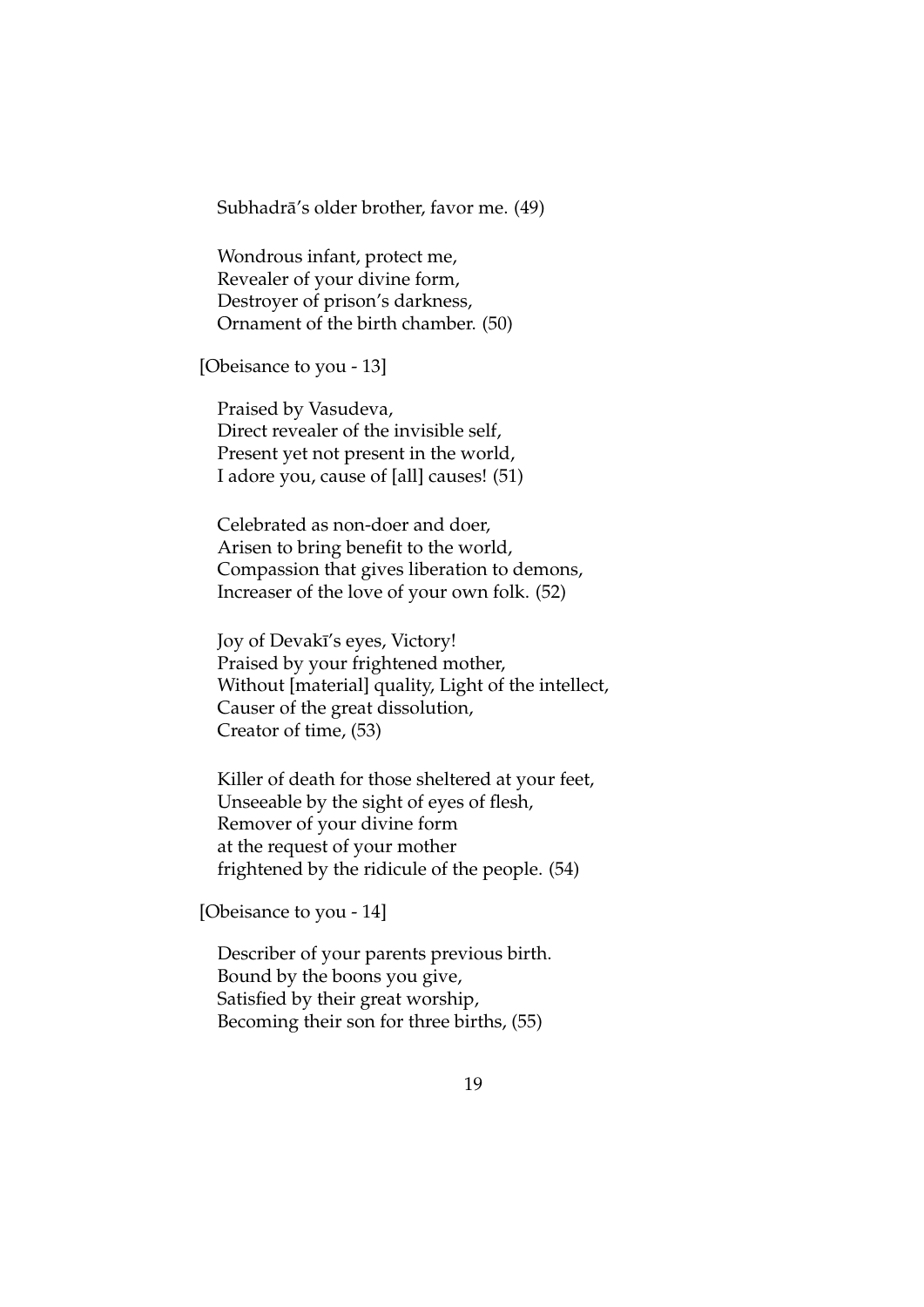Great the joy of your mother and father, For sport a human infant, Supreme Brahman in human form, O Excellent in form, Beautiful, (56)

Instructor of the way to your father, Your *māyā* born to Yaśodā, Putter to sleep of watchman and citizen, Enchanter of prison guard, (57)

Limitless doors opened by your power, Carried by your father, Your umbrella the hood of Sesa, Good path given by the Yamunā, (58)

Embodiment of the great fortune of Vraja, Laid down on the bed of Yasoda, Nanda and the rest by sleep overwhelmed, The deed unknown to Yasodā. (59)

[Obeisance to you - 15]

Here we have the story of the birth of Krsna told by means of names addressed to Krsna. Some of the names are standard names of Krsna, but most are created by Sanātana specifically for this text. A typical example is "one who is born on the eight day of the dark half of [the month of] Bhadra ¯ (August-September)" (*bhādrakrṣṇāṣṭamījāta*). Thus is the day of Krṣṇa's birth indicated. In his name "joy of great sages' hearts" (*maharṣimānasollāsa*) one is informed of the great sages' anticipation of and joy at his appearance in the world. And so the story is told through the medium of a series of names addressed to Krsna and punctuated by prostrations and requests for protection and help. Some of the names are philosophical and some embody a form, quality or deed. "Present yet not present in the world" (*satpravistāpravista*) and "cause of [all] causes" (*kāraṇakāraṇa*) are examples of philosophical names. "Instructor of the way to your father" (*janakopāyanirdesṭṛ*) and "your *māyā* born to Yaśodā" (yaśodājātamāya) are names embodying deeds: the instructing of Vasudeva to carry him to the village of Nanda and switch him with the baby girl, his own illusory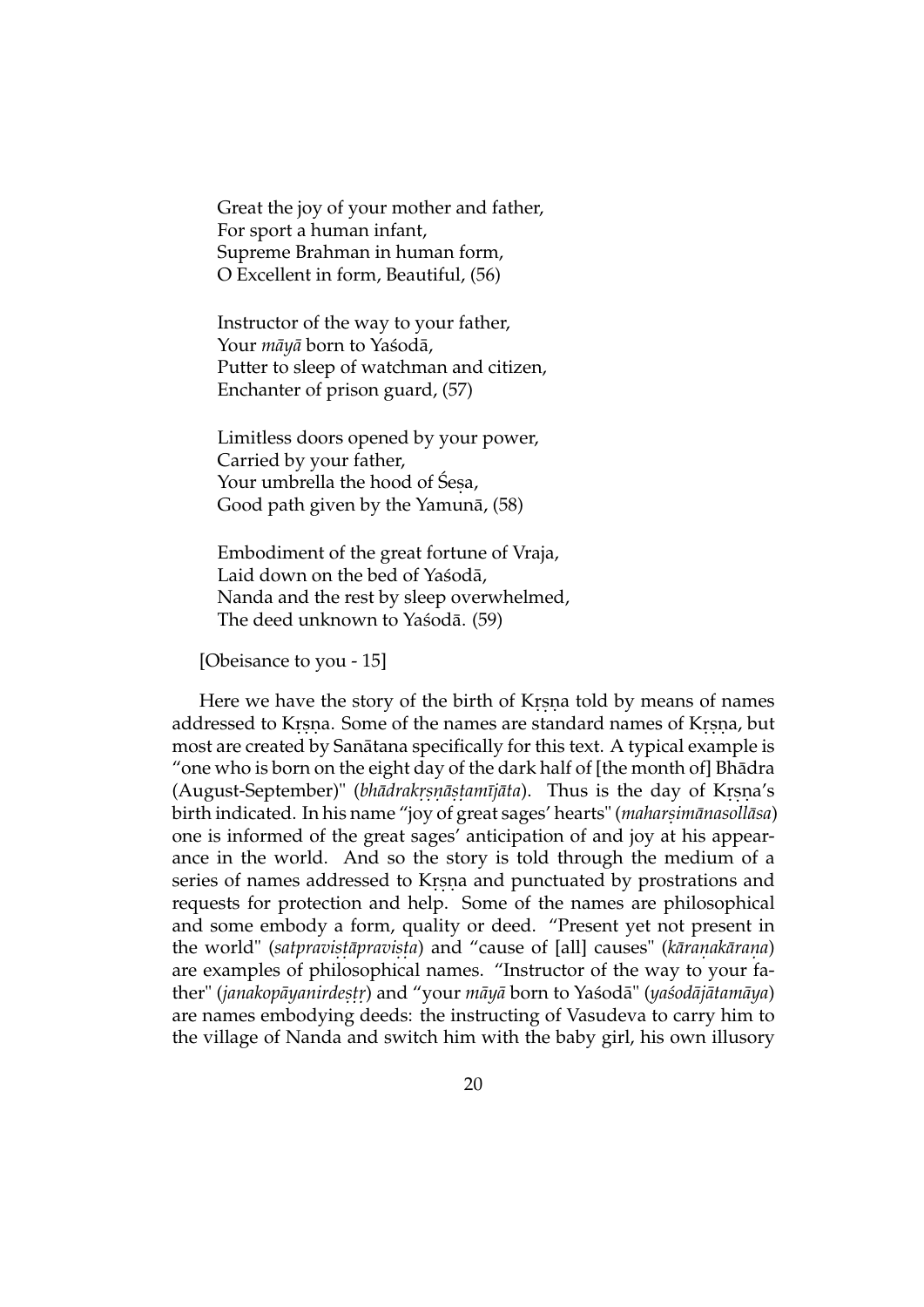power, just born to Yasoda. The facility with which Sanskrit can be formed into complex compound words makes these names rather fluid and subject to several possible alternative interpretations. The use of causative formations also allows Sanatana to add a level of theological commentary ¯ to the straight narrative which posits the operation of Krṣṇa's will behind the events described.

When Sanātana calls to Krsna with the names "destroyer of prison's darkness," "enchanter of prison guards," "opener of limitless doors by your power," and so forth, one has to wonder if he also has in mind his own prison experience at the hands of his former employer, Husein Shah. Thus his recollection of the divine deeds may be regarded also as a means for Sanatana to discover the blessings of his desired deity in his own life. The function of recollection is to refocus one's attention away from one's ordinary, mundane history as separate from the divine reality and on to the divine narrative of godly presence in, through, and beyond the world. Thus, he is also called "present yet not present in the world." This process of "remembering" or recollection is really the Caitanite form of *dhyana* or meditation. The goal of the process is to remember constantly and never forget the divine names, qualities, forms and deeds. In the process one's own names, qualities, forms and deeds are forgotten or as with Sanātana become viewed on the backdrop of Krsna's universal narrative. Thus in the *Padma Puran¯ . a* it is said:

## स्मर्तव्यः सततं विष्णुर्विस्मर्तव्यो न जातुचित् । सर्वे विधिनिषेधाः स्युरेतयोरेव किङ्कराः॥

Visnu is to be remembered always and never forgotten. All injunctions and prohibitions are the servants of these two.

As with meditation, as one's mind becomes focused on the divine sport and one's remembering begins to flow like an unbroken stream of oil, one approaches the Caitanyite form of *samādhi*, deep concentration or trance. This trance corresponds to *bhakti-rasa* or sacred rapture.

#### **5.3 Relish**

The followers of Caitanya recognize five main forms of *bhakti-rasa*: the peaceful, the serving, the friendly, the parental, and the amorous. These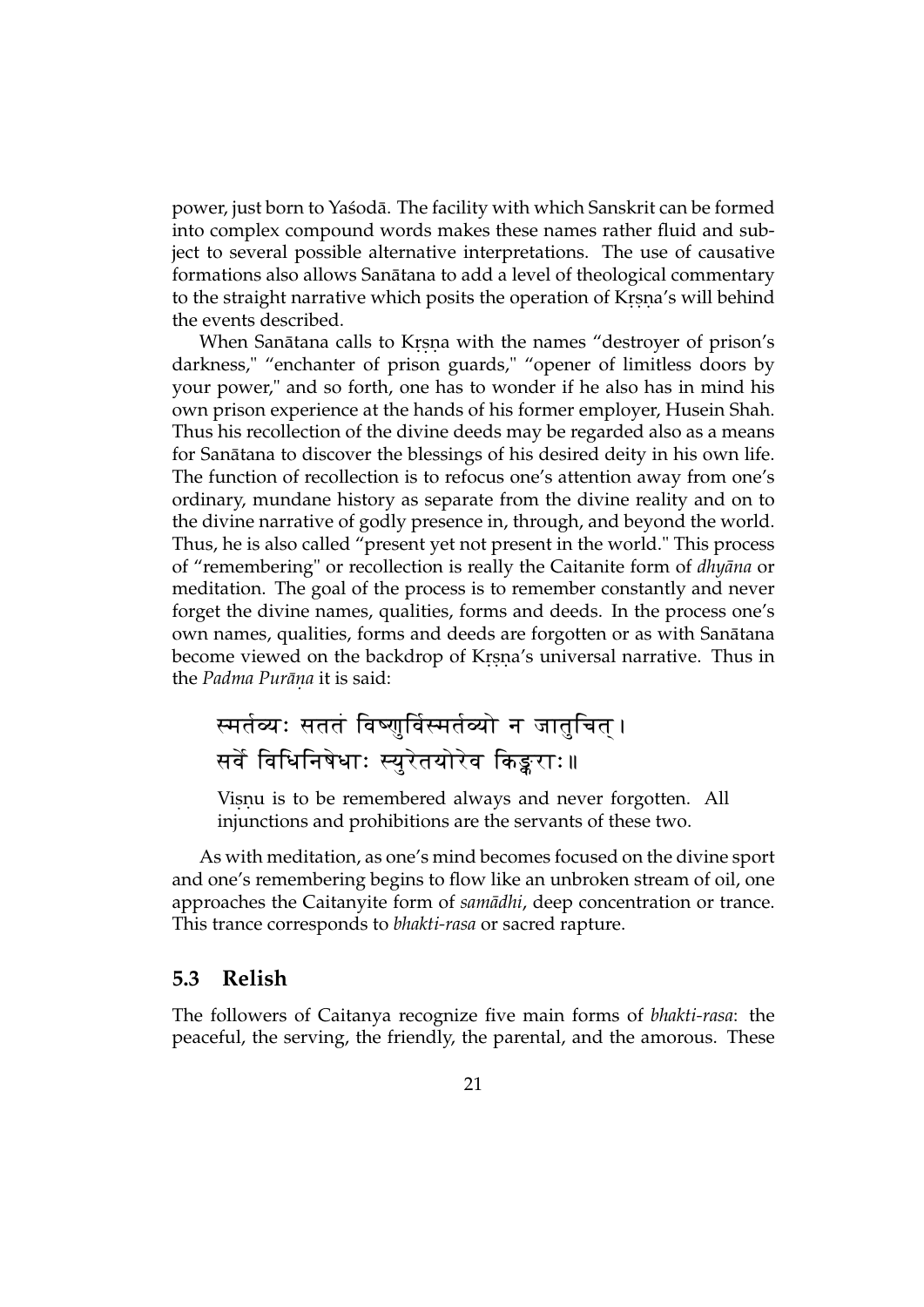are all forms of *krsna-rati* or love for Krsna. Though all are considered equal they are thought to increase in flavor or "relish" in the order given. Thus, the least flavorful or the least relishable is the peaceful and the most flavorful is the amorous. All of the five types are found in Sanātana's narrative, but the last three are given the most attention. This, of course, follows the tendencies of the *Bhāgavata* which is Sanātana's blueprint. In the case of Caitanya Vaisnavism, the friendly and the amorous are met with more often and are prized above the others. The parental is rarely found in the Caitanya tradition, but is common in other Vaisnava traditions closely related to it.<sup>15</sup> The serving and the peaceful *rasas* are considered the domain of the more ancient forms of Vaisnavism.

The two previously described dimensions of the text have prepared the reader-reciter for the experience of *bhakti-rasa* or the tasting of astonishment in the text. The prostrations have humbled the reciter and weakened the grip of the mundane ego; the practice of recollection has provided a deep familiarity with and involvement in the story. If the reciter is able to focus his or her attention on the story, the unbroken remembering mentioned before develops which is the object of an unbroken consciousness or awareness that causes the reciter's ordinary fragmented consciousness to be emptied and swept aside. The reciter is then flooded with a powerful emotional response to Krsna's presence in the narrative. Outward signs of this experience, like tears, trembling, horripilation, and stuttering, then manifest in a person who has reached the stage of tasting the text. Fainting is not uncommon. These signs or symptoms are called the *sattvikabhāvas*. This ecstatic loss of ordinary consciousness is evoked through the text in people who have been made sensitive to the story by their prior engagement with it and the experience is regarded as clear evidence of their advancement on the path and of the validity of the path itself.

Here is a section of Sanātana's work that evokes the parental form of sacred rapture. It follows the account of Chapter Eight of the Tenth Book of the *Bhāgavata Purāṇa.* 

```
गर्गवाक्चातुरीहृष्टनन्दनीतरहःस्तलं ।
प्रशस्तनामकरणं गर्गसूचितवैभवम्॥ ८५ ॥
साधुरचाकरं दुष्टमारकं भक्तवत्सलं ।
```
<sup>&</sup>lt;sup>15</sup>The tradition of Vallabha, for instance.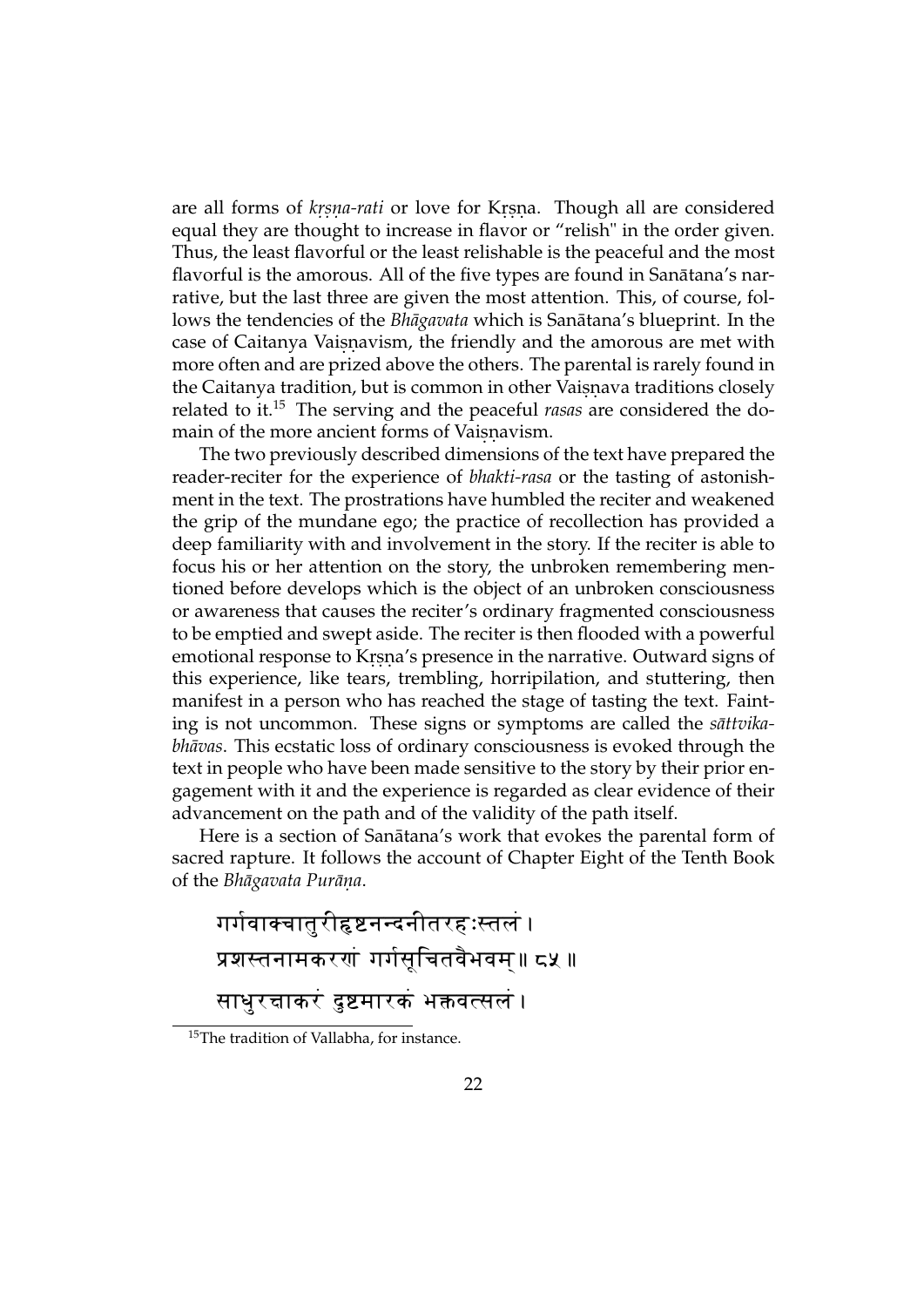महानारायणं वन्दे नन्दानन्दविवर्द्धनं॥ ८६॥ (नमः २२) जय रिङ्गऽलीलाद्य जानुचंक्रमणोत्सुक । घृष्टजानुकरद्वन्द्व मौग्घ्यलीलामनोहर॥ द७ । किङ्किनीनादसंहृष्ट व्रजकर्दमविभ्रम । <u>व्यालम्बिचूलिकारत्नग्रीवाव्याघ्रनखोज्ज्वल॥ दद॥</u> पङ्कानुलेपरुचिर मांसलोरुकटीतट । स्वमुखप्रतिबिम्बार्थिन् प्रतिबिम्बानुकारक॥ ८९॥ ग्रव्यक्तवल्गुवाग्वृत्ते स्मितलच्यरदो**द्गम** । धात्रीकरसमालम्बिन् प्रस्खलच्चित्रचंक्रम॥ ९०॥  $($  नमः २३  $)$ जयाङ्गनागणप्रेच्यबाल्यलीलानुकारक । त्र्याविष्कृताल्पसामर्थ्य पादविचेपसुन्दर॥ ९१॥ वत्सपुच्छसमाकृष्ट वत्सपुच्छविकर्षण । विस्मारितान्यव्यापारगोपगोपीप्रमोदन॥ ९२॥ गृहकृत्यसमासक्तमातृवैयग्यकारक । त्रह्मादिकाम्यलालित्य जगदाश्चर्यशैश्व॥९३॥ (नमः २४ ) प्रसीद बालगोपाल गोपीगरामुदावह । त्र्यनुरूपवयस्यप्त चारुकौमारचापल॥ ९४॥ ग्रकालवत्सनिमोक्तर्व्रजव्याकोशसुस्मित । नवनीतमहाचोर वानराहारदायक॥ ९५ ॥ पीठोलूखलसोपान चीरभाराडविधेदक । शिक्यभराडसमाकर्षिन् ध्वान्तागारप्रवेशकृत्॥ ९६ । स्वाङ्गरत्नप्रदीपाद्य गोपीधार्ष्यातिवादक ।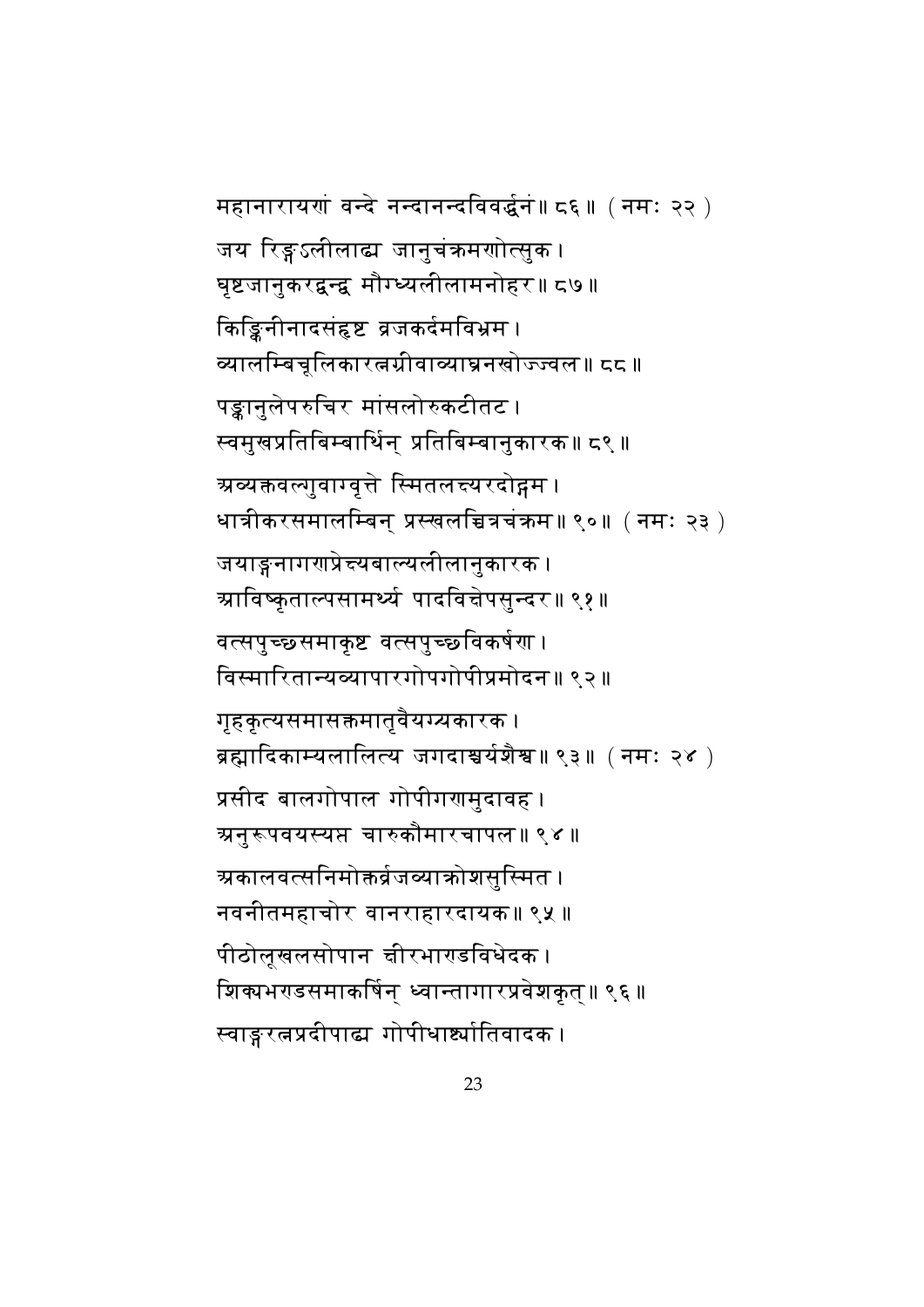```
गोपीव्रातोक्तिभीभ्राम्यन्नेत्र मातृप्रहर्षण॥ ९७॥ ( नमः २५ )
भक्तोपालम्भनानन्द वाञ्छाभचितमृत्तिक ।
रामादिप्रोक्तमृद्वार्त्त हितैष्यम्बातिभत्सिंत॥ ९८ ।
कृतकत्रासलोलाच मित्रान्तर्गूढविग्रह 
बलादिवचनाचेप्तर्जननीप्रत्ययावह॥ ९९ ॥
व्यात्तस्वल्पाननाब्जान्तर्मातृदर्शितविश्व हे ।
यशोदाविदितैश्वर्य जय स्वाच्छन्द्यमोहन॥ १००॥
सवित्रीस्नेहसंझिष्ट यशोदास्नेहवर्धन ।
स्वभक्तब्रह्मसन्दत्तधराद्रोरावरार्थकृत्॥ १०१  ॥ ( नमः २६ )
```
Secreted away by Nanda thrilled by Garga's wise words, Your name-giving rite the best, Your greatness by Garga guessed. (85)

Protector of the good, Destroyer of the bad, Kind to your devotee, Great Nārāyaṇa, You I praise, Increaser of Nanda's joy! (86)

[Obeisance to you - 22]

Victory to you! Filled with crawling's fun! Eager to move on your knees, Scratched on both hand and knee, Charming all with your innocent play. (87)

Thrilled by sounds of tinkling ornaments, Playing in the mud of Vraja, Aglow with jewels atop your long hair, tiger claws strung 'round your neck. (88)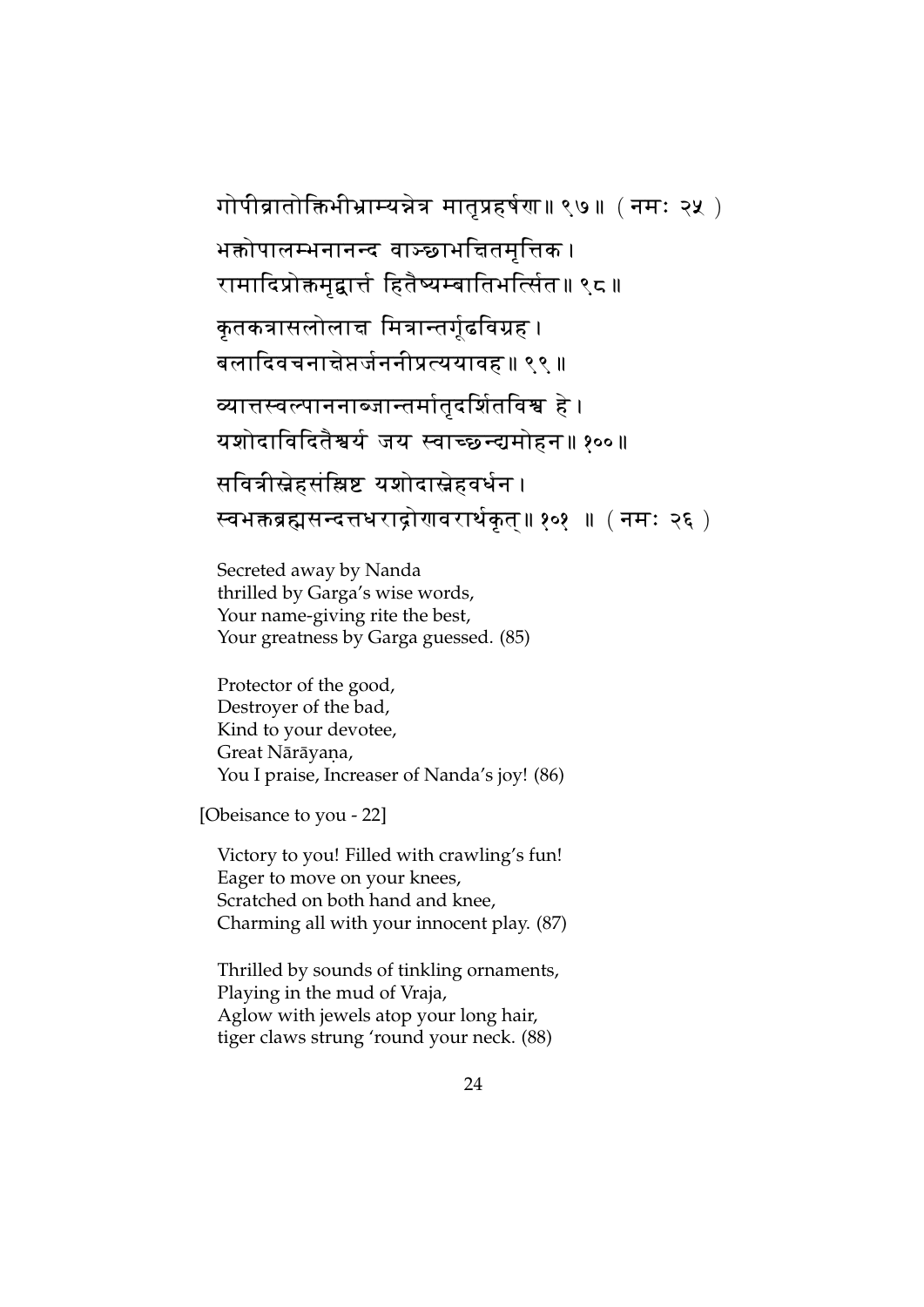Beautiful mud-smeared body, Fat little thighs and hiney, Grabbing at your face's reflection, Imitator of reflections. (89)

Sweet and indistinct in speech, In your smile the beginnings of teeth, Relying completely on your mother's hand, Your movements stumbling and wobbly. (90)

[Obeisance to you - 23]

Glory to you! Imitator of childhood play for the eyes of the ladies, Manifestor of small abilities, Beautiful the clumsy tossing of your feet, (91)

Pulled along by tail of calf, Pulling back on tail of calf, Giver of the greatest pleasure to the cowherds and their wives who you make forget their chores. (92)

Distractor of your mother trying to do her household work, Your charm desired by Brahmā and the rest, Your child-play amazing to the world. (93)

[Obeisance to you - 24]

Be pleased with me, Boy Gopala! Thriller of the cowherd girls, Joined with friends just like you, Displayer of boyish, restlessness charm. (94)

Freer of calves at the wrong time,  $16$ 

<sup>&</sup>lt;sup>16</sup>Krsna frees the calves before the cows are milked.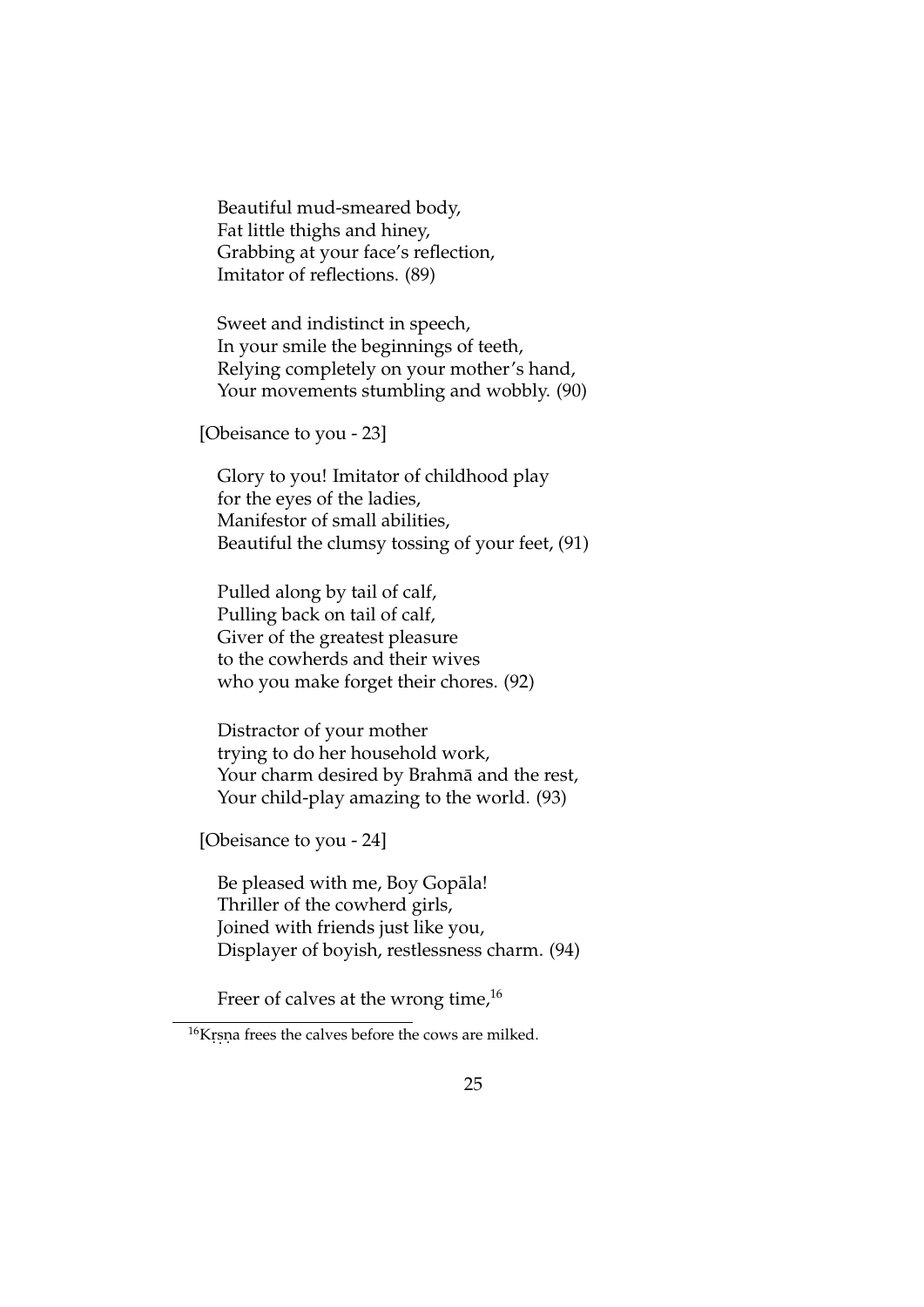Laugher at angry cries of Vraja's folk, Master thief of fresh butter, Giver of treats to the monkeys. (95)

Mounter of bench and mortar stairs, $^{17}$ Breaker of pots filled with milk, Extractor from hanging pots, Enterer of darkened houses, (96)

Your lamps the jewels on your body, Denier of misbehavior before the cowherd women, Eyes wandering about out of fear of the testimony of the cowherd women, Giver of joy to your mother. (97)

[Obeisance to you - 25]

Enjoyer of the devotees' scolding, Eater of mud by desire, News of the mud told by Rāma and the rest, Scolded by your mother worried for your welfare. (98)

Your eyes moving back and forth with fictitious fear, Your form concealed among your friends, Denier of the claims of Baladeva and the rest, Reassurer of your mother, (99)

O Revealer of the universe to your mother inside your small, wide open lotus-mouth, Your might realized by your mom, Victory to you! Wilful bewilderer! (100)

Embraced affectionately by your mother, Increaser of Yasoda's affection,

<sup>&</sup>lt;sup>17</sup>He climbs on top of benches and mortars to reach hanging pots of milk and butter.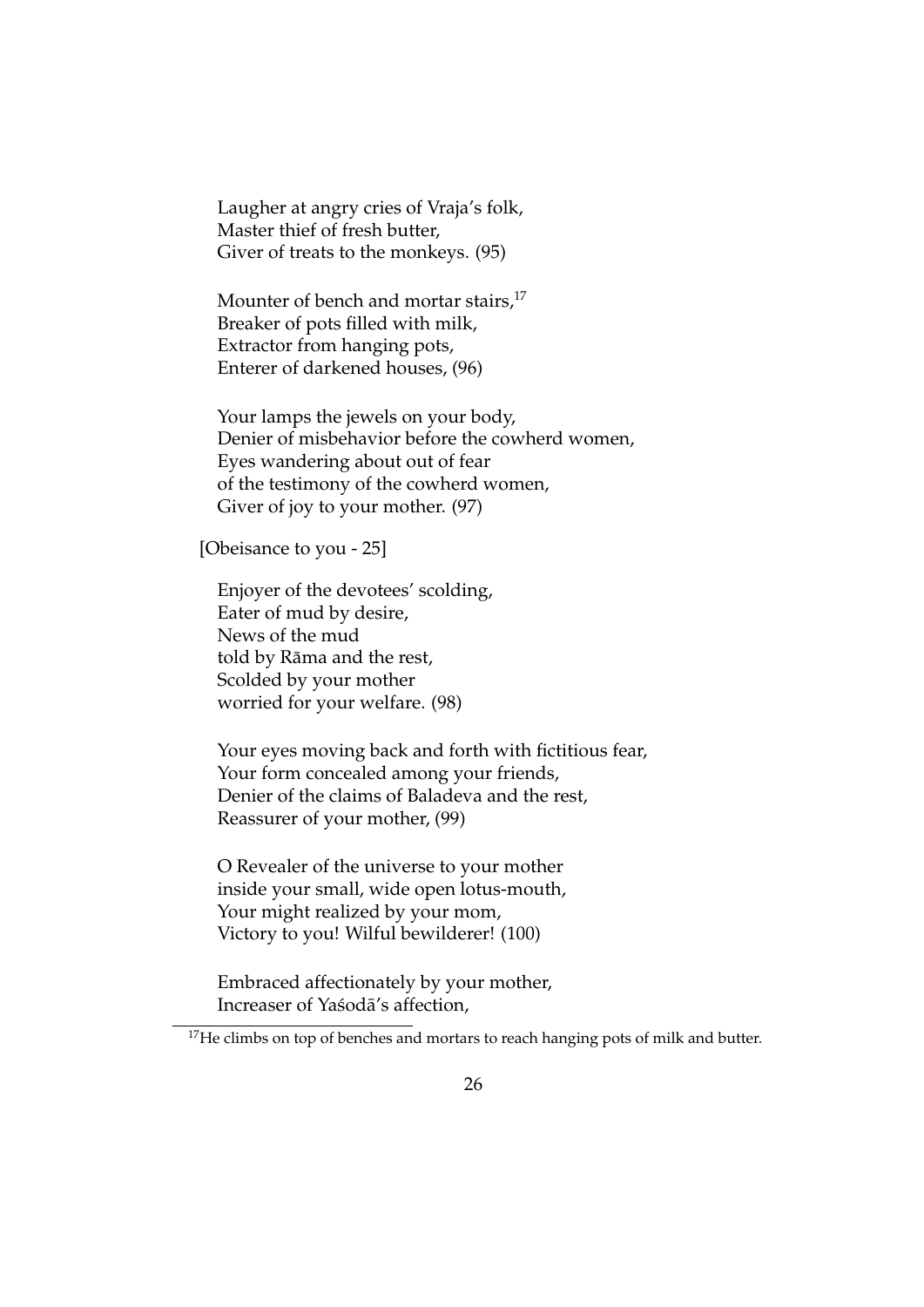Granter of the object of a boon given by your devotee Brahma¯ to Dharā and Droņa. (101)

[Obeisance to you - 26]

This passage, through its use of descriptive elements technically known as *vibhavas ¯* , *anubhavas ¯* , and *vyabhicari-bh ¯ avas ¯* , evokes sacred rapture in those who think of themselves as related to Krsna in a relationship of parental affection. But even others made sensitive to the narrative can often respond to the passages as the parentals do. This is what is meant by "relishing the text." Such a relishing can be done over and over again without one's growing tired of it. It is like enjoying one's favorite food over and over again, except that instead of growing tired of it, the experience becomes more enjoyable each time. So the members of the tradition reassure us. This aspect of engagement with the text has been borrowed from the earlier traditions of Sanskrit aesthetics called *rasa-'sastra* or the study of aesthetic pleasure going all the way back to Bharata's *Nātya-śāstra* (4th to 5th cents. C.E.). How the Caitanya tradition has related itself to that earlier tradition and adapted it to its own needs is a complex question and cannot be discussed in this paper. Briefly stated, though, the characters have been limited to Krsna and his close companions and the story to the deeds of Krsna and his companions and lovers. The story of Krsna, however, is infinitely expandable and pliable. Moments can be stretched into days and weeks. New deeds can be discovered in those flexible moments. The power of religious feeling has augmented and transformed the aesthetic experience into a powerful form of religious experience that can be "reproduced" by succeeding generations of Caitanya Vaisnavas. As the experiencer or *bhakta* becomes more experienced or sensitive even the original dependence on texts disappears. The whole world becomes a text.

## **6 Conclusion**

The multidimensional nature of Sanatana's text reveals some aspects of the ¯ complexity of the relationship between a religious tradition and its texts. In Sanātana's case, he wrote his text as a way of training himself for his new life in the wilds of Vraja. There is every indication that he himself recited and prostrated himself along with the text during the early years of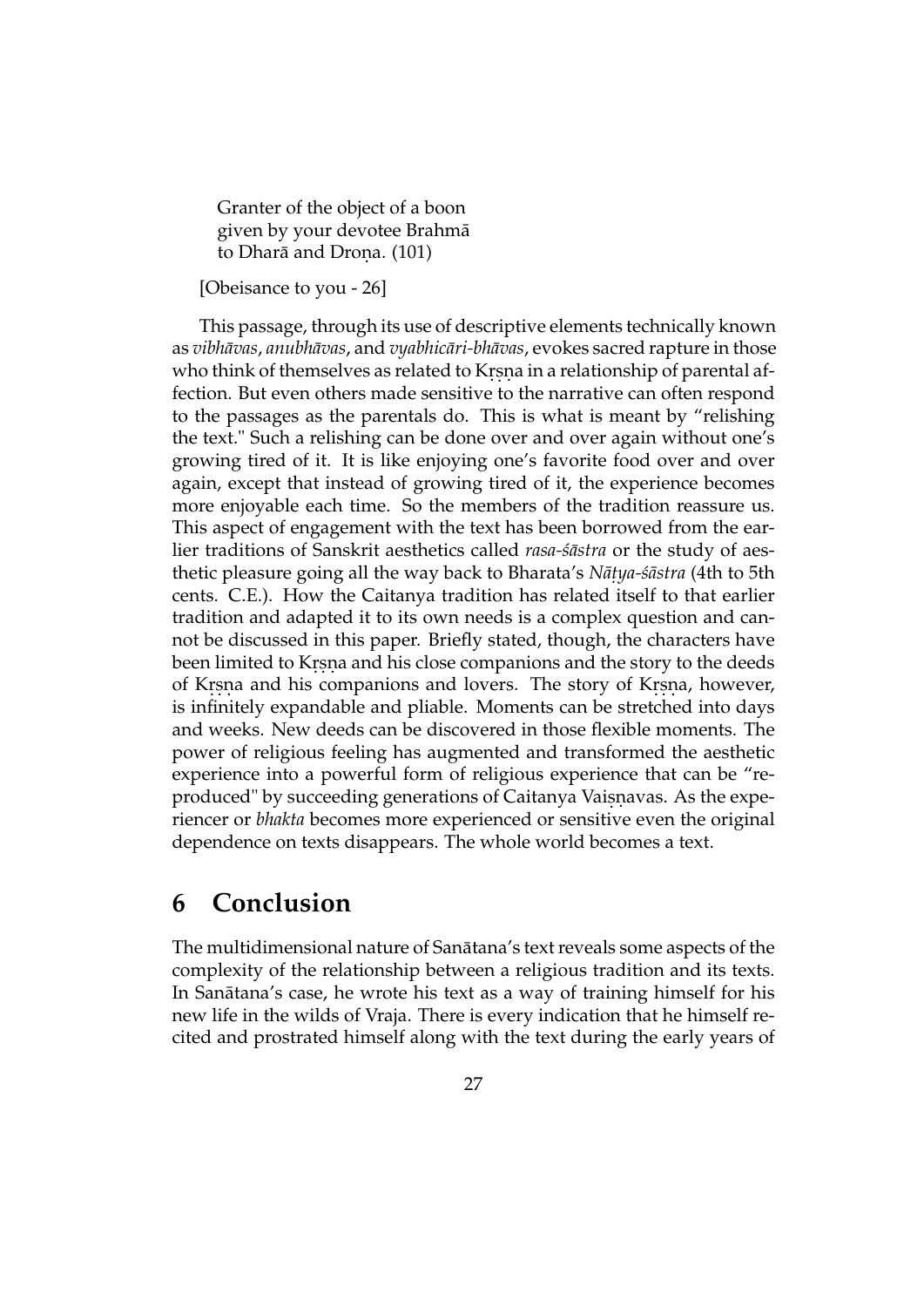his residence in Vraja. The text was probably also adopted by other members of the tradition who came to Vraja in the early days. How widely the text was spread is hard to tell. One can still find members of the tradition in modern Vraja performing rituals like the one embodied in Sanātana's text. Some of the babajis, or monk-renunciants, for instance, will periodically undertake vows to circumambulate holy places like Rādhākuṇḍa or Govardhana by prostrating themselves many hundreds of times at one place and reciting verse from various influential religious texts with each prostration.

At some point, Sanātana's text was superceded by other texts also aimed at recollection and relishing. Sanātana's younger brother Rūpa Gosvāmin, a superb poet, wrote numerous works developing the tradition's understanding and adaptation of *rasa*. Other works were written that captured the way the later tradition wanted to relish its divine narrative, that is, with greater emphasis on the friendly and amorous forms of sacred rapture. Sanātana himself later encouraged and helped organize and compose early versions of the Caitanya tradition's main text on ritual, the *Haribhakti-vilāsa*. As a result at some point Sanātana's little ground-breaking text was forgotten and for a period of perhaps a century it was considered lost. All that was known about it was its name which appeared in the early lists of the works of the Gosvamins. We have the text today only due to ¯ the fortunate discovery of a manuscript of the work in the private library of one of the traditional Gosvamin families of West Bengal. Though it was ¯ superceded, the directions in which Sanātana's text pointed were followed and more fully developed by the later Caitanya tradition.

*Homo religiosus* is a text-inspired and text-bounded being. Those who are considered successful in a religious tradition are the ones who most fully embody or bring to life the accepted texts of the tradition. Bringing to life a religious text means making it move beyond its purely textual being. It ultimately means internalizing it and remaking the world in accordance with the text, turning world into text. Perhaps this is what the great Confucius meant when of him it was reported:

The Master said, "At fifteen, I had my mind bent on learning.

"At thirty, I stood firm.

"At forty, I had no doubts.

"At fifty, I knew the decrees of Heaven.